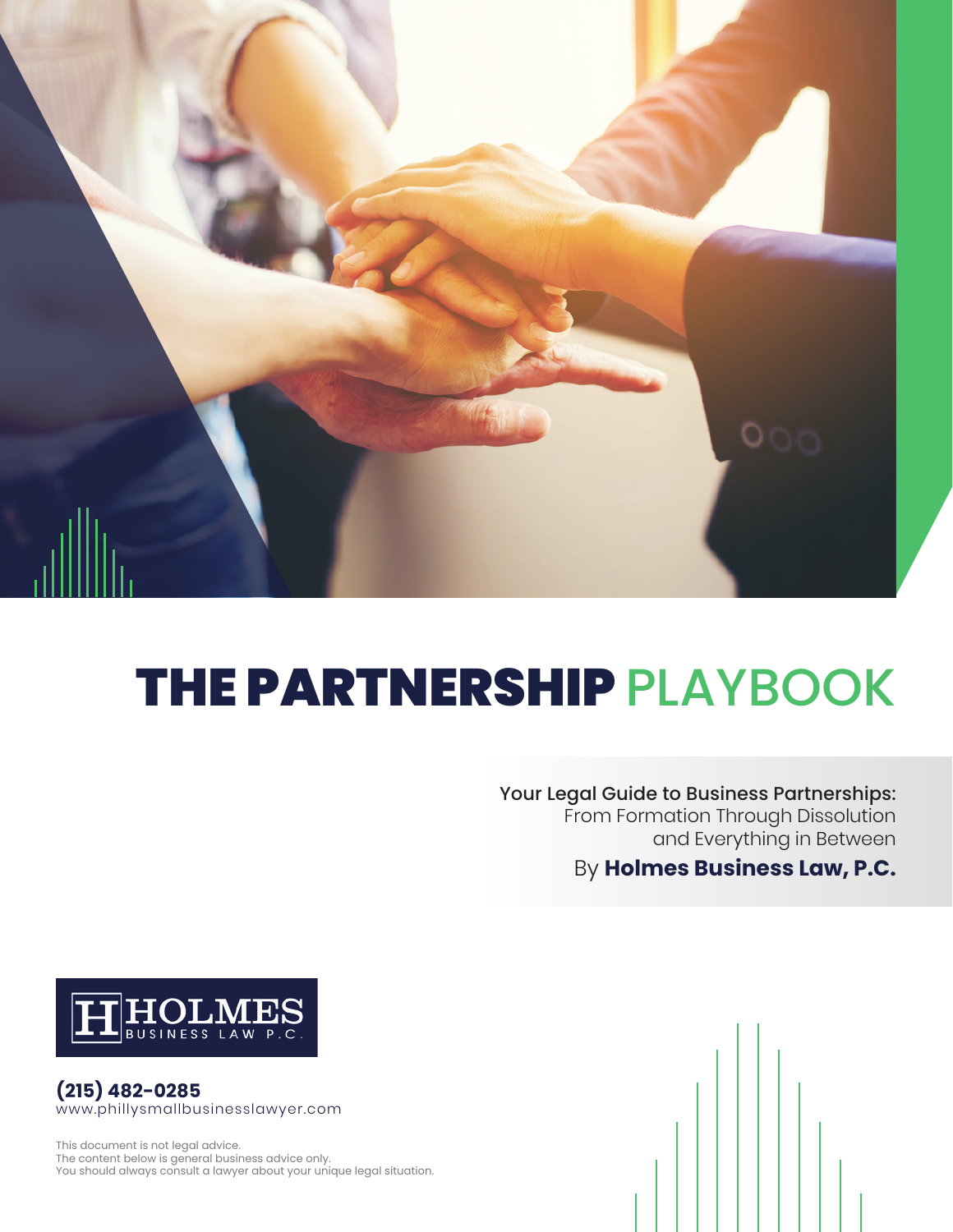

#### **A note from attorney Sarah Holmes and her team:**

Business partnerships can be incredibly rewarding but also challenging, especially when it comes to all of the legal issues and compliance requirements you have to meet. Your business partnership has a much greater chance of success when you approach your venture with the knowledge and expertise included in this general guide. However, this guide is not legal advice, so you should consult with a lawyer about your unique legal needs.

One part of being a successful business partner is delegation – knowing when to do things yourself versus letting an expert take care of certain tasks for you. For your peace of mind and a strong foundation for your business, legal is one of those tasks best delegated to the experts.

At our Philadelphia-based law firm, we help businesses thrive every single day. Contact our business attorneys today at **215-482-0285** or **[book a call](https://calendly.com/info-641/15min)  [with our team right now](https://calendly.com/info-641/15min)** to get legal advice personally tailored to your partnership's success.

# Table of Contents

| 6 Key Factors to Consider When Forming a Successful Business Partnership           |
|------------------------------------------------------------------------------------|
| Establishing the Basics of Your Partnership Operating Agreement                    |
| 8 Most Important Clauses to Include in a Partnership Agreement                     |
| How to Structure Equity and Voting Rights in a Partnership or Startup              |
| How to Handle Distributions, Allocations, and Profit/Loss Division in Partnerships |
| How to Manage Business Partners and Resolve Partnership Disputes                   |
| How to Handle Critical Developments in Your Business Partnership                   |
| How to Dissolve a Business Partnership                                             |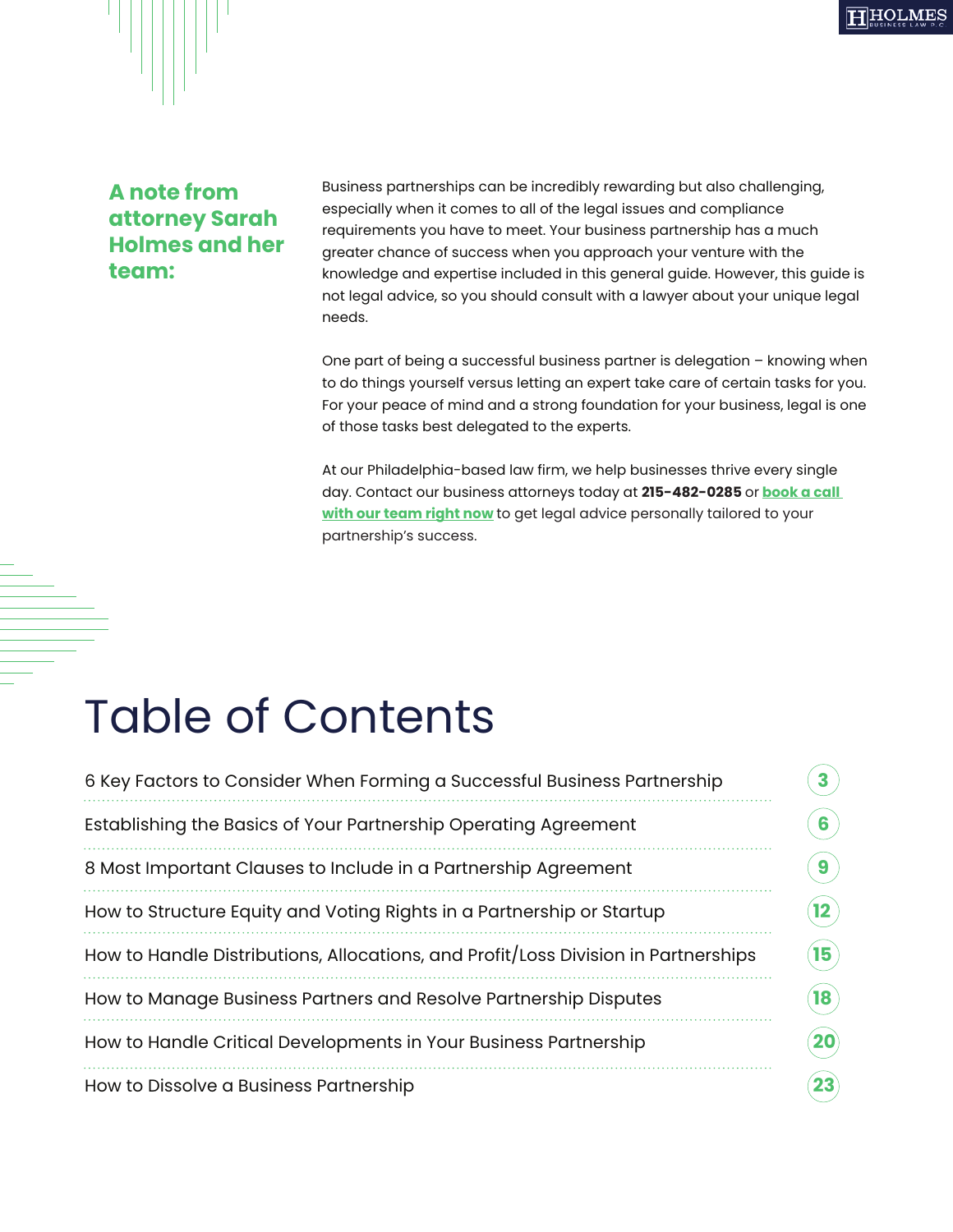### **6 Key Factors** to Consider When Forming a **Successful Business Partnership**

A proper partnership agreement makes your new venture real. But the success of your business partnership depends on several intangible key factors that you must consider from the outset.

Sure, your partnership may look great on paper. But how well do you and your partners actually work together? Do your values align? Can you trust each other?

The last thing you want is to regret going into business with someone after the fact, having spent years of your time and thousands or millions of dollars on a partnership that was doomed to fail. Before you sign on the dotted line and start leveraging your position on behalf of the partnership, make sure you can answer all of the following questions.

### **1. Teamwork –** How Well Do You Work Together?

If you want your partnership to succeed, you've got to work together effectively. Ask yourself: do you feel like you and your partner are usually on the same page, or do you often feel let down or left behind in the dust? Does everyone know what duties and responsibilities they have? You and your partner should be able to split decision-making power so that you're not engaging in destructive power struggles that sap morale and ultimately hurt the partnership.

A good team works together like a well-oiled machine. That doesn't mean you don't have your difficulties, but you should be able to work through challenges constructively together so that you can keep moving forward with your vision. The right team dynamic allows you and your partners to anticipate, delegate, and cover each other's needs as they arise.

If your partnership is new, your team dynamic may take time to develop. Ideally, it will get stronger over time – especially if you set yourself up for success in the beginning. That means staffing team members with the relevant expertise to handle all the different needs of your business – such as sales, marketing, legal, data resources, and call center operations.

### **2. Communication –**Are Everyone's Needs Being Met?

Communication is a huge part of teamwork and a major factor in building success. 86% of executives and employees report ineffective communication and lack of collaboration as the source of workplace failures. How do you and your partners communicate with each other? Do you listen to each other or talk over one another? Are your communication styles compatible or do you keep butting heads without making any headway?

Pay special attention to how your partners communicate with you while you are forming your partnership. Are they slow in their responses to emails, texts, and calls? Do you have to ping them multiple times to get an answer? Whatever patterns you see now are what you can expect for the future. If they keep missing deadlines, that could be a big red flag.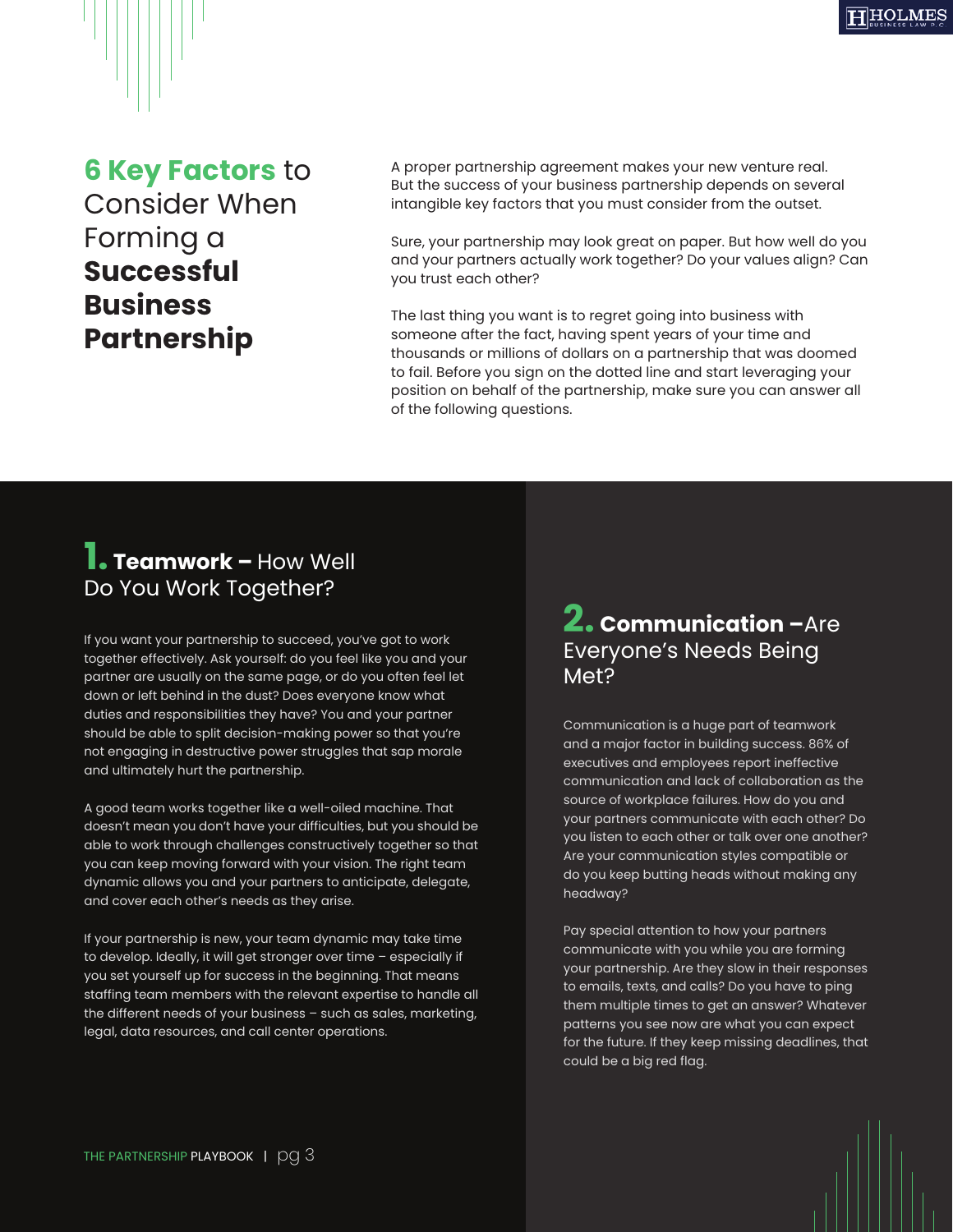**3. Skill Sets –** How Do You Complement Each Other?

A partnership is all about combining your skillset with someone else's for better results than each of you would get on your own. The best partnerships complement each other – you want to find a business partner that strengthens your weaknesses and vice versa.

The whole point of entering into a partnership is to get greater resources to accomplish your vision. Ideally, you want to find a partner who can provide the resources and skills you don't have on your own. Maybe you have the science, technology, and capital – while your partner provides the technical know-how and industry connections. The most successful partnerships will allow you and your partners to do what you are all best at for the good of the whole.

#### **6 Key Factors** to

Consider When Forming a **Successful Business Partnership**



### **4. Vision –** Are Your Long-Term Goals Aligned?

Long-term goals are just as important as your short-term plans and they shape your whole strategy from the outset. Is your ultimate goal to grow your business and then find a buyer? Or are you more of the mind to grow your business with additional partners in the future?

If you and your partners don't see eye-toeye on long-term goals, it might be time to sit down and have a conversation about it. Otherwise, these fundamental issues can cause major disruptions to your relationship later, after you've already invested so much in the partnership.

### **5. Trust –** Can You Trust Your Partner to Execute Your Vision?

Trust is critical in a business partnership, just like a personal relationship. You must be able to trust that your partners are as invested as you in making your vision come true. Not only that, but you must also be able to **trust that your partners will deliver on their promises** – whether that involves inventory, capital, expertise, or another type of performance.

You won't be able to supervise your business partners all the time – and neither should you. You might trust your partners because you know them personally. But if you don't know your partners that well, that's where proper background research comes in. Does your partner have a record of success that they can prove? Have they won and delivered on big contracts before?

What are their ratings and reviews like online? Does their business have any complaints, lawsuits, or bankruptcies? No one is perfect but it's good to know what you're getting into.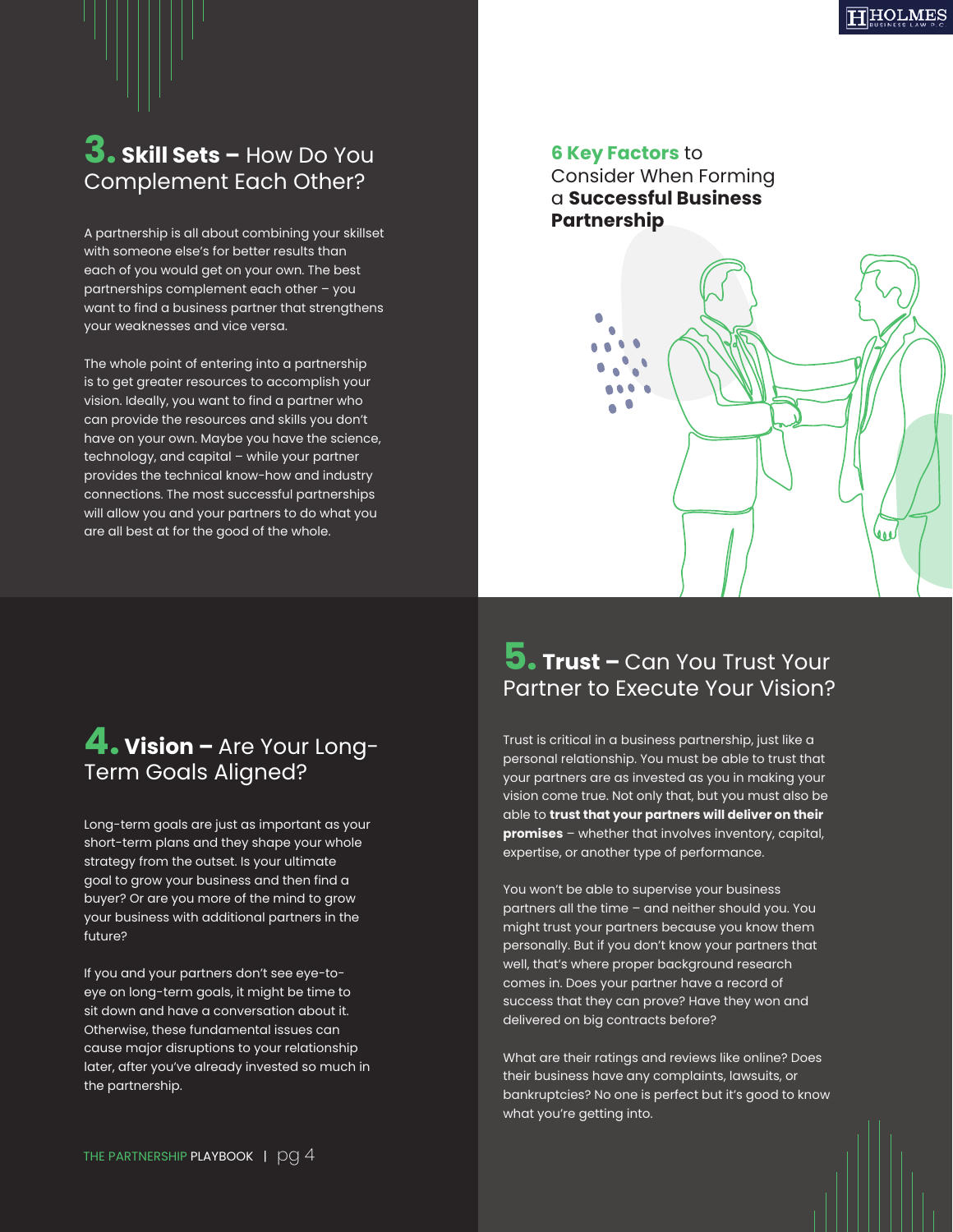### **6. Temperament –** Is the Partnership a Cultural Match?

Temperament and cultural fit are important whether you're going into a business partnership with an individual or another business. Is your partner aggressive in business? Are they also aggressive when it comes to litigation? Are they new in their industry or an established player?

Cultural fit can really come into play when a larger company enters into a partnership with a smaller company. For example, you may be a startup doing things differently in your field when it comes to office structure, remote work, employee benefits, and expectations. You may be dedicated to "green" and sustainable operations. Does your new partner match or at least respect your values enough not to compromise your mission statement? If you already have customers, will the partnership with a larger company alienate any of them?

These are all important considerations you must take into account while you're in the process of setting up your partnership. The next step of course is to create your partnership agreement. If you want to cover all your bases, your best bet is to hire a business lawyer who can help you get the most out of your new partnership venture. Call the Philadelphia offices of Holmes Business Law at 215-482-0285 or **book a call now** to get started.

**6 Key Factors** to Consider When Forming a **Successful Business Partnership**

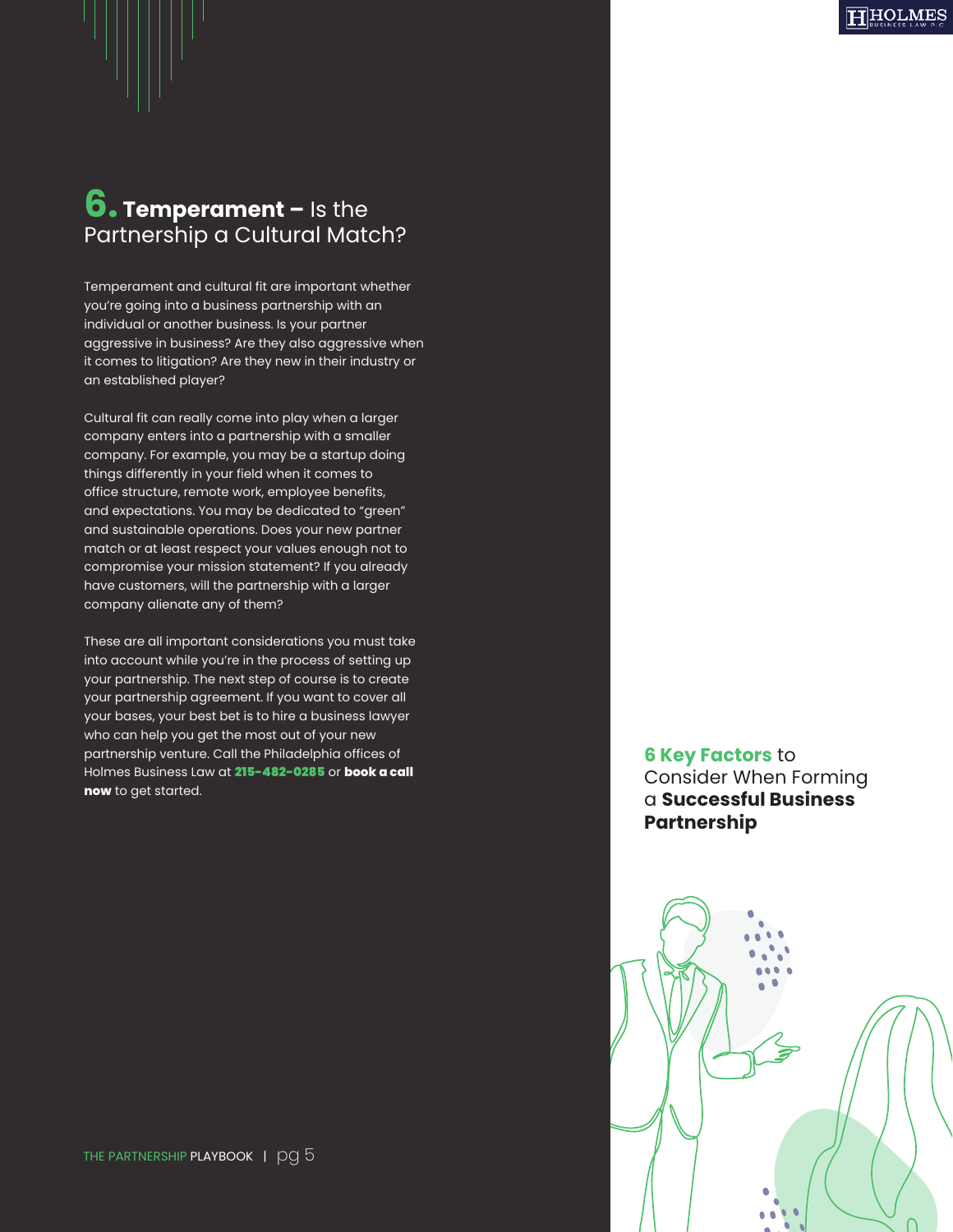### **Establishing the Basics of Your Partnership Operating Agreement**



Your partnership operating agreement is the most important document when it comes to setting up your business partnership for success. A proper partnership agreement should establish several key operating decisions, such as each partner's contributions to the venture, their voting rights, percentage of ownership, management duties, and share of profits.

But the basics of your partnership operating agreement are just as important – your business name, where your office will be located, the actual purpose of your business. These "basics" of establishing your business partnership are often not that basic after all, which is why you should get a business lawyer involved early on in the process.

To start, **picking a name for your business partnership**  sounds simple enough. But before you settle on a name, you must make sure the brand or trademark isn't already taken. You must also make sure to include the proper legal name of your business as well as any additional trade names or "fictitious names" such as "doing business as" (DBA) names.

For example, the legal name of your limited liability partnership could be "Company ABC, LLP," but you may also refer to your business as "The ABC Company" in advertising materials and simply "ABC" in internal documentation. These trade names should all be properly registered and associated with your partnership's legal name.

Missing these critical details could cost you later on – for example, if you have to change the name of your business after months of building your brand. The best approach is to be as thorough as possible from the start so that the foundations of your partnership start off strong.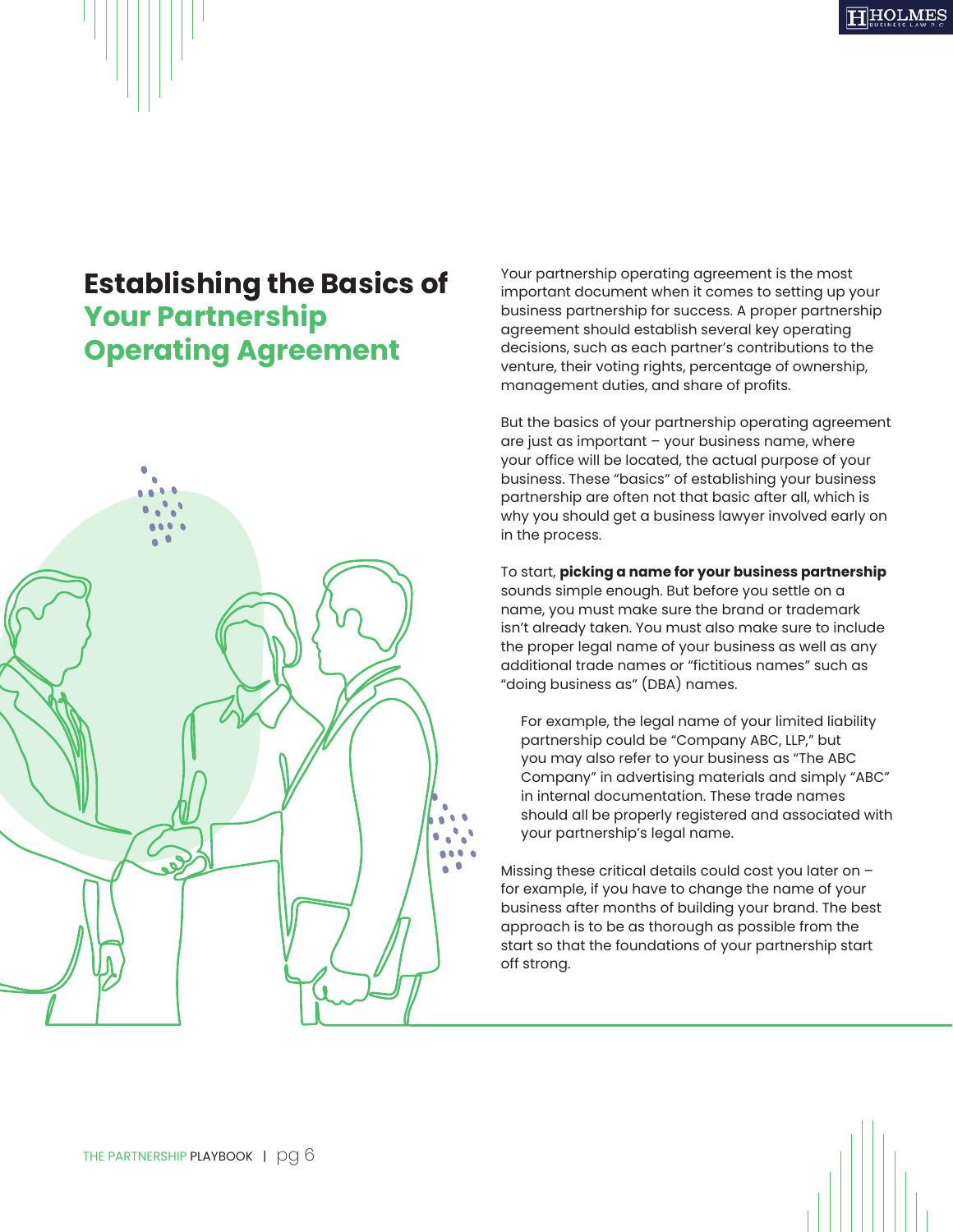### **Where Should You Register Your Partnership's Main Office?**

As you set up your business partnership, you must decide where your business will be registered (with a registered agent) and where you will have your "principal place of business." Your headquarters does not have to be the same place your agent is registered.

Your **principal place of business** is the primary location where your partnership conducts the bulk of its business functions. Usually, this is the place where the partnership keeps its business books and records as well as where the partners or senior management report when they go on-site.

However, this may change depending on the nature of your business. For example, you may have one office for board meetings but another location where the company's operations are actually coordinated and managed.

Your principal place of business does not have to be a "traditional" office. A dentist's main office could be the location where they see patients. For an auto mechanic, your principal place of business could be the garage where you repair vehicles.

If your principal place of business is in a different state than where you originally registered your partnership, you will have to register and designate a registered agent in both states.

For example, if you registered your partnership in Delaware but your headquarters operates out of Pennsylvania, you will need a registered agent in both states.

Your partnership's **state of registration** and **principal place of business** will determine how you get taxed, whether you have any additional legal requirements to fulfill, and where your partnership could get sued in the case of a legal dispute. A business lawyer can help you determine the best and most strategic configuration for your partnership.

#### **Establishing the Basics of Your Partnership Operating Agreement**



#### **What Is the Length and Purpose of Your Partnership?**

How long do you and your partner plan to be in business together? Are you collaborating on a one-shot or longterm venture? Do you plan to sell your company or take it public?

What products or services will you be selling exactly? How do you plan to conduct your day-to-day business? What metrics will you use to calculate your success?

These are all important questions to consider while you're forming your partnership. And although the answers may seem basic or even self-explanatory, your partnership benefits from laying out the **length** and **purpose** of your venture **in clear terms** from the beginning.

Stating your partnership's purpose helps keep you on track towards your goals. Not only that, but the terms of your partnership operating agreement will come into play if there's ever a partnership dispute. For example, if you sense that your business partner is taking your company in an unsanctioned direction, you could show the terms of your partnership agreement as evidence that their actions do not align with your original goals.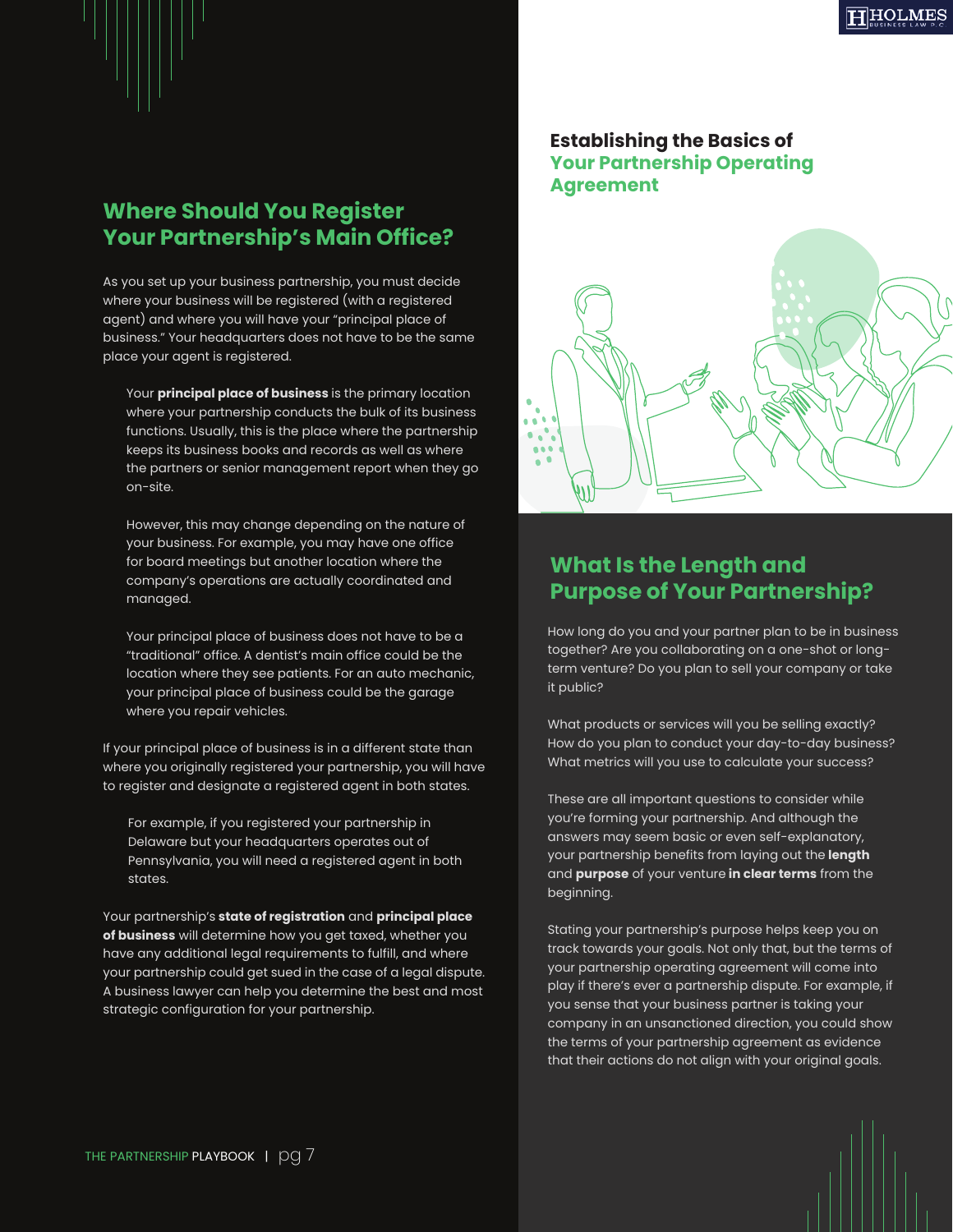

#### **Establishing the Basics of Your Partnership Operating Agreement**

#### **What Types of Partners Make up Your Partnership?**

Pennsylvania and New Jersey state laws recognize limited partnerships , limited liability partnerships , and general business partnerships . Each of these partnership structures comes with pros and cons for limited and general partners.

What's the difference between a limited partner and a general partner?

Simply put, general partners have a lot more to gain and lose from your partnership. They tend to get the bulk of the profits while also taking on the greatest risk of liability.

If the partnership fails, general partners would be on the hook (personally liable) for paying off the partnership's debts. In contrast, limited liability partners are only liable for the amount they've invested into the partnership. Creditors can go after a general partner's personal assets to recover their losses but cannot reach the personal assets of a limited partner.

Because general partners have a greater stake in the partnership, they often get the bulk of the venture's profits as well as managerial control. Limited partners tend to have limited responsibilities and privileges as well as limited liability. In many cases, limited partners act as "silent partners," especially if their primary contribution is capital investment, not expertise.

Your status as a general versus limited partner will affect your voting rights, decision-making authority, debt liability, and profit share in the partnership.



#### **How Should You Choose Governing Law for a Partnership?**

The laws that govern business partnerships vary by state. States have different requirements and processes for filing partnerships and resolving partnership disputes. You can include a "choice of law" or "governing law" provision in your partnership agreement to specify which state's laws you wish to apply to your partnership in the event of any legal issues.

Why is a governing law provision so important? This allows you to choose a state with laws that benefit your partnership. Your choice of state law also helps make the dispute process more predictable and manageable for your partnership. You'll know exactly which laws apply to your venture and you won't have to deal with an unfamiliar state's laws.

An experienced business attorney can help you structure your partnership in a way that is best geared for success on your terms. Call the Philadelphia area offices of Holmes Business Law now at 215-482-0285 or book a call now to get your partnership started on the right foot.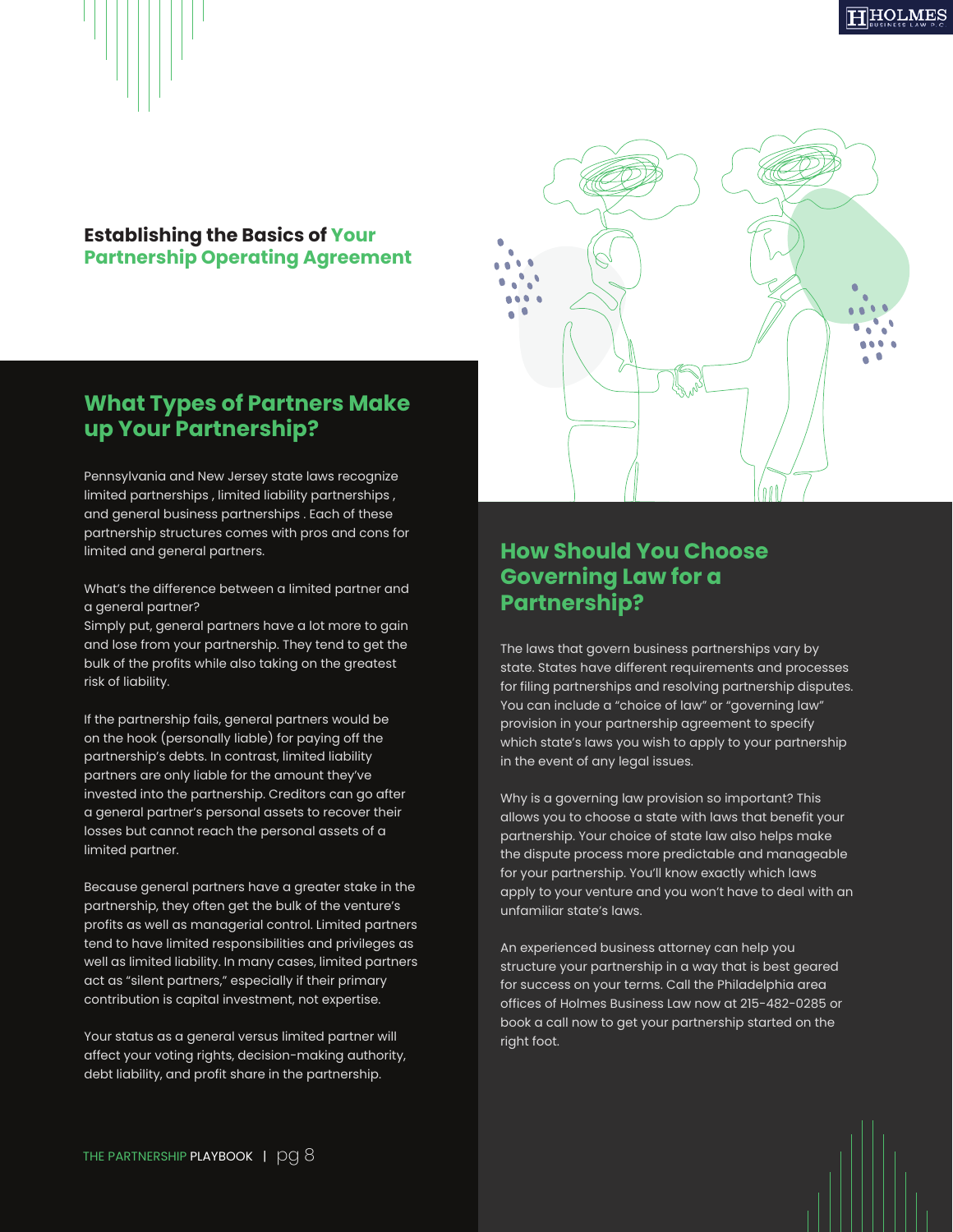### **8 Most Important Clauses to Include in a Partnership Agreement**

Starting a partnership? Welcome to the beginning of an exciting new venture! You and your partners have ideas, dreams, and funding – and you're ready to hit the ground running.

The first steps you take to establish your partnership and create a partnership agreement are absolutely critical in helping you reach your vision. Whenever you go into business with a partner, you want to make sure you've got all your legal ducks in a row before the rubber meets

the road. The last thing you want is to hit a snag while you're going full speed ahead.

Although you may be tempted to create your partnership agreement out of examples or templates you find online, the best approach is to talk to a business lawyer about your specific circumstances. Your partnership's foundations will be much stronger for it – and much more attractive to investors, clients, and future partners alike.

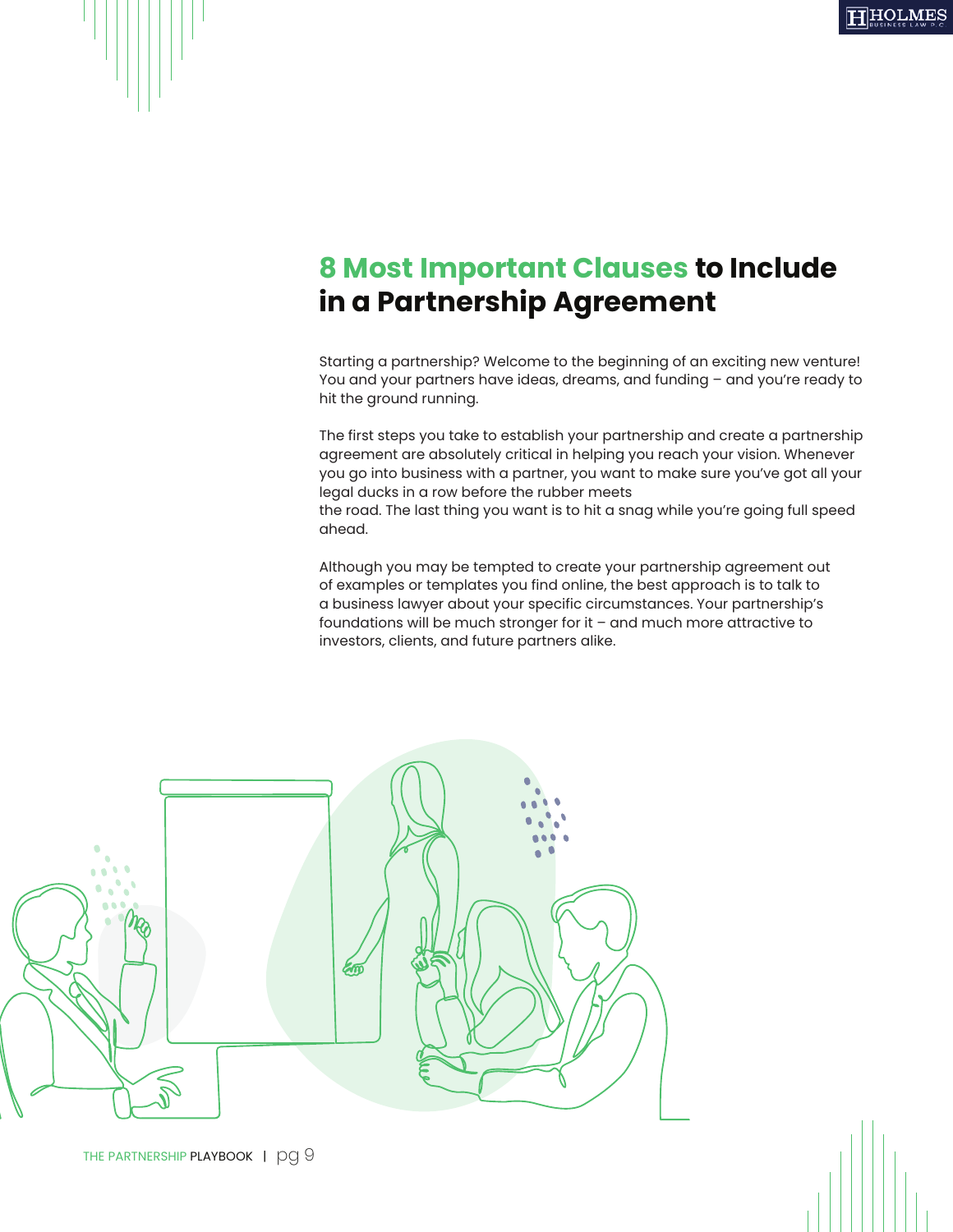

#### **1. The Basics of the Partnership**

Your partnership agreement should start by establishing basic information about your venture. You want to make sure you get these terms correct to start your partnership on the right foot.

- Your partnership's name You can also include your partnership's type in your name, along with any other names under which your partnership will do business.
- Your partnership's principal office – Either the office of a managing partner or a registered agent where official and legal documents will get delivered.
- The length of your partnership – Will your partnership continue in perpetuity or operate only for a specific length of time? Can either partner quit the partnership at will?
- The purpose of your partnership – What activities will your partnership engage in? What types of services or products are you selling?
- The types of partners that make up your partnership – Partnerships can have general partners and limited partners, each with different responsibilities and liabilities.
- Governing law If there's a dispute that involves your partnership, which state's laws will decide the outcome? Where would you prefer to go to court in the case of a lawsuit?

### **2. Percentage of Ownership in the Partnership**

When creating your partnership agreement, it's critical to lay out how ownership interests will be handled between partners. Terms of ownership can cause conflict if they're not spelled out clearly or if they haven't taken into account each of the partner's interests.

A business lawyer can help you anticipate possible scenarios and handle them successfully. You should be able to answer the following questions:

- How much of a stake will you and your partners each get in the partnership?
- What will each partner get if you sell the partnership?
- Are you willing to take on any new partners? If so, what ownership interest will they get?
- What happens if one partner wants to withdraw from the partnership?
- What are the other partners' options when it comes to buying out a partner?
- How will ownership interests be handled in drastically altered circumstances, such as a partner's death, bankruptcy, or retirement?

You may want to include additional terms to protect your partnership for the future, such as a non-compete clause for any partners who end up leaving the partnership.

### **3. Each Partner's Authority in the Partnership**

Even if you and your partner have been on the same page since day one, it's impossible for you to agree on everything all the time. A clear authority and decisionmaking structure can help keep disputes from dragging down your partnership.

- Who makes the important decisions in the partnership?
- Who has a say in deliberating important partnership decisions?
- What types of decisions require unanimous partner agreement or consent, and which types of decisions can partners make on their own?

#### **8 Most Important Clauses to Include in a Partnership Agreement**

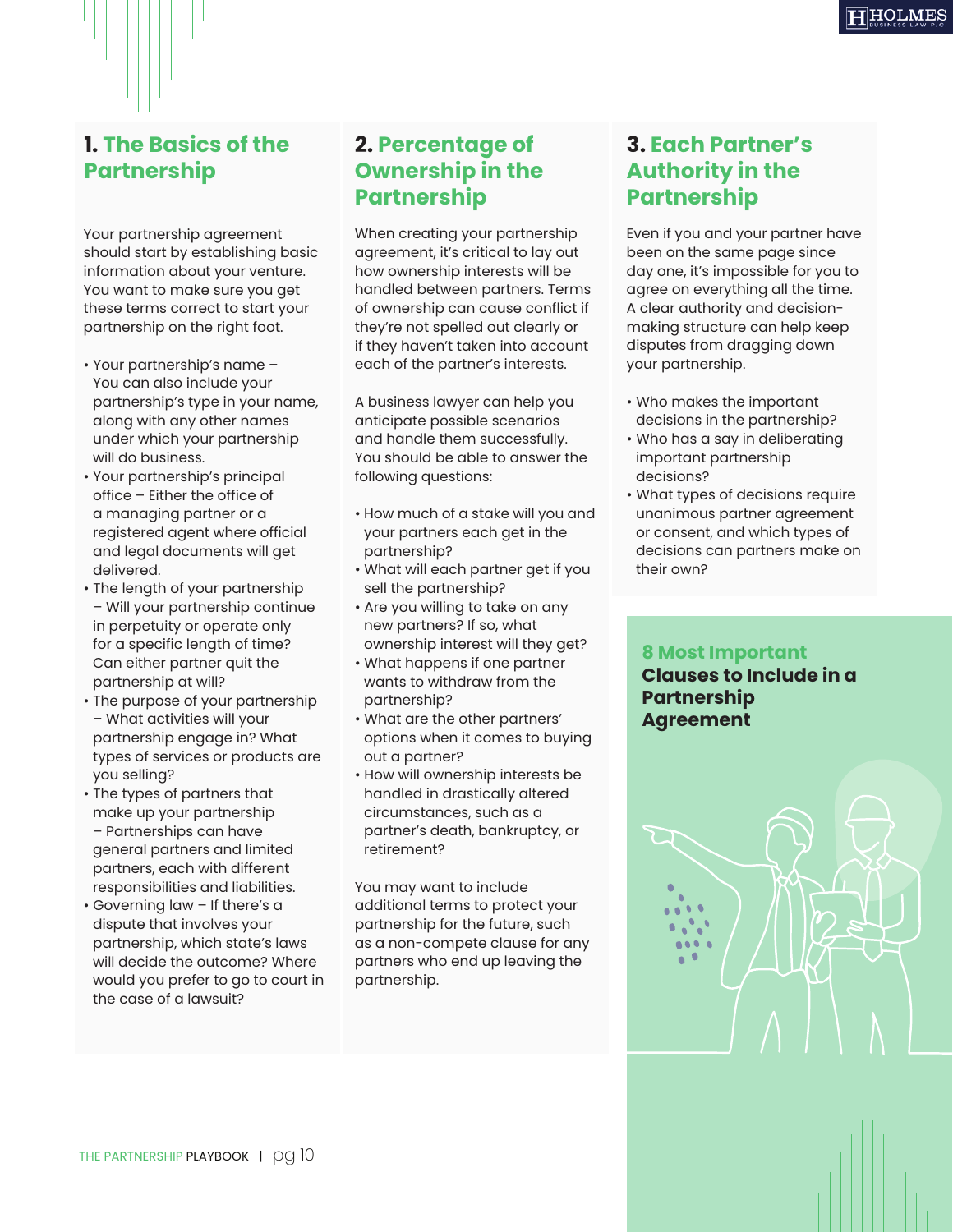### **4. Each Partner's Contributions to the Partnership**

You should clearly put into writing what each partner has contributed to the partnership and will contribute in the future. This should cover not only financial contributions and investments but also how much time and effort that partner is willing and expected to put into the venture.

Will the partners contribute real estate, equipment, gas mileage, or bring in customers? These expectations should be laid out as clearly as possible for the benefit of everyone involved.

#### **7. How to Handle Critical Developments in the Partnership**

Business doesn't always proceed as planned, for better or

for worse – so it helps to be prepared. Some industries are prone to certain types of "critical developments" more than others. An experienced and knowledgeable business attorney can help you set the terms for how to successfully handle any major changes that affect your partnership.

- What happens if a partner becomes sick, retires, or passes away?
- How will you evaluate your business if you get an offer to sell?
- When can you modify your partnership agreement and what's the process?

#### **5. Distributions, Allocations, and Profit and Loss Division**

Although this partnership may be a passion for you, it's also a venture to make money.

- Will any partners receive a salary from the partnership and how much?
- Which partners will get paid, how much, and when?
- How will you split your business profits between all the partners?

#### **8. How to Handle Dissolution of the Partnership**

The last thing you want to think about at the beginning of your partnership is the end, but thinking about your partnership's terms of dissolution can save you from difficulties later on. The partnership dissolution process will be different depending on the state in which you operate, so it's important to find a local business lawyer who can help. Read more about the most important factors when entering a business partnership.

At Holmes Business Law, we can create a partnership agreement that accurately reflects your hopes and aspirations, protects your new venture for the future, and sets you up for success. Call our Philadelphia area offices at **215-482-0285** or book a [call now](https://calendly.com/info-641/15min) to get started.

#### **6. Partnership Management and Dispute Resolution**

No one wants to imagine your partnership going so far south that you and your partners become unable to agree on how to move forward. Fortunately, it's your business lawyer's job to anticipate issues like these and prepare you to handle them as constructively as possible.

A partnership agreement allows you to set the terms of dispute resolution between partners. For example, you can require partners to try mediation before escalating the dispute. If mediation doesn't work, you can set terms for arbitration in order to keep your dispute out of the courts. Court cases become public record as soon as they're filed, which most people want to avoid.

#### **8 Most Important**

 $\mathbf{A}$ a a 669.0  $\bullet$ 

#### **Clauses to Include in a Partnership Agreement**

THE PARTNERSHIP PLAYBOOK | pg 11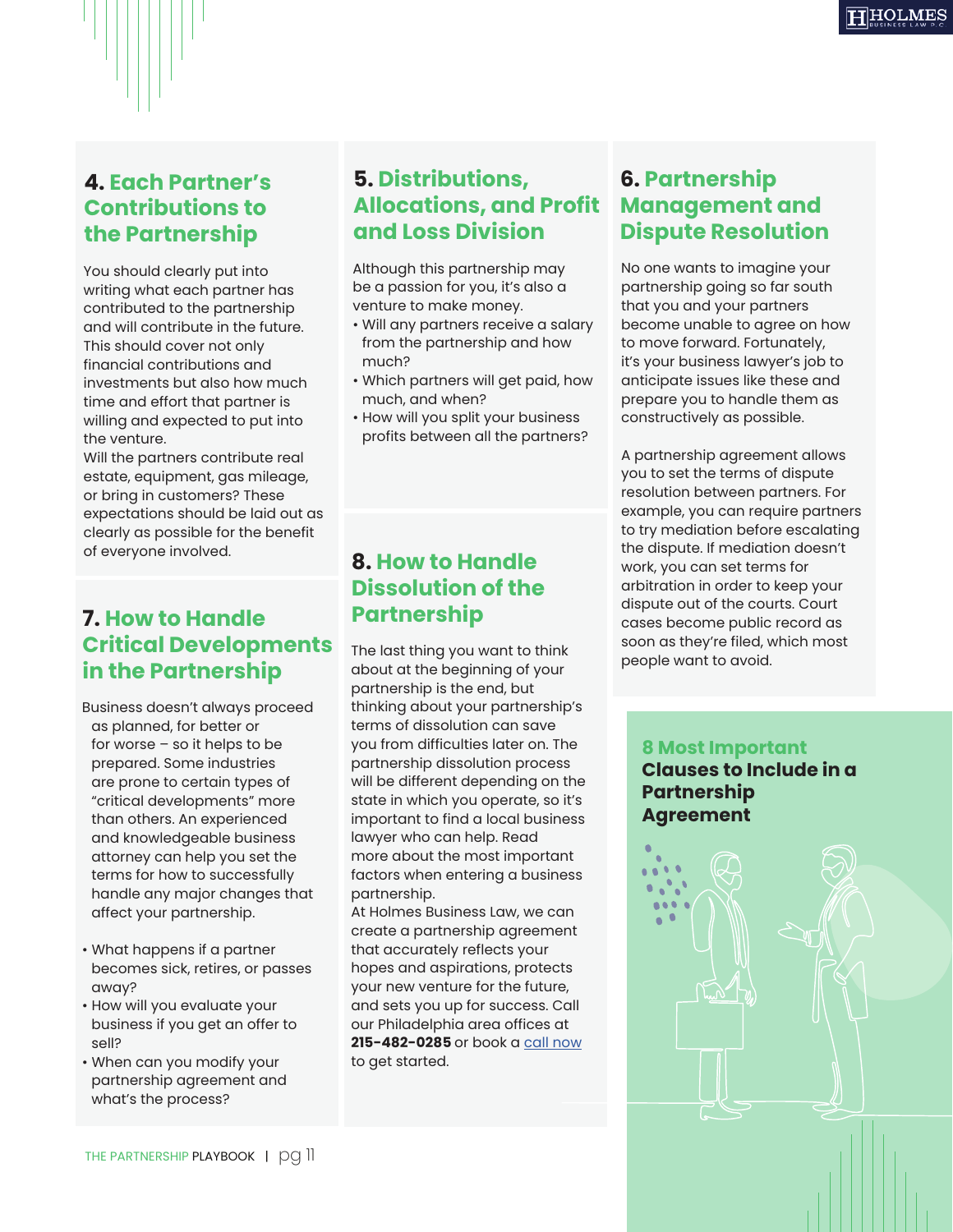### **How to Structure Equity and Voting Rights in a Partnership or Startup**

It's a common scenario: one person or company has an excellent business idea but not enough funding to get their vision off the ground floor. Another has the capital to support the venture. By pooling their resources, innovators and investors can create **strategic business partnerships** to enter into new markets or grow their market share together.

Business partnerships can be incredibly powerful, bringing all the right forces together at the right time for success. And yet a large proportion of business partnerships fall apart. Why? According to [Harvard research,](https://fortune.com/2015/09/15/skimlinks-ceo-why-startups-fail/) **65% of startups fail because of partnership or management disputes.** Successful business partnerships need careful thought and planning from the beginning in order to avoid these types of catastrophic disputes. **Ownership, equity,** and **voting rights** are some of the most pivotal points to sort out properly from the get-go.

Whenever you enter into a business partnership, the **terms of your partnership agreement** are absolutely critical to the management and success of your venture. It's crucial to enter into any business partnership with a thorough, strategic approach. In the best-case scenario, you should work with an expert like a **business and startup lawyer** to anticipate any potential issues before they cause any major problems in your partnership.

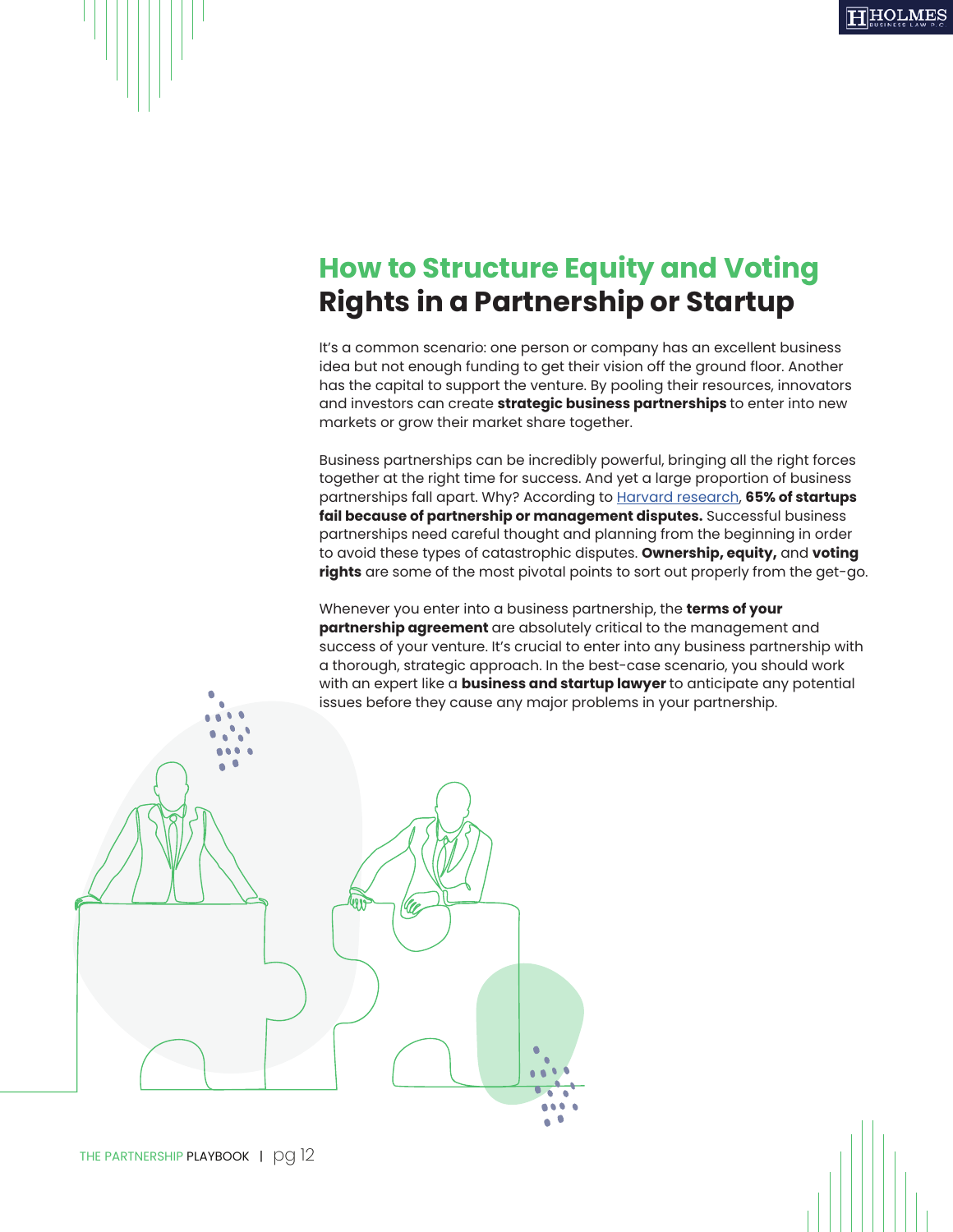

One of the first and most important decisions you and your business partners will make is how much ownership or equity you will each get in the partnership.

For business partners who join the venture with equally valuable contributions, this question might have an "easy" answer: equal equity for equal partners. This approach might work in the case of a three-person (or greater) partnership – each partner would get 30% ownership and voting rights so there would be no chance to tie on a vote. But with just two partners who split ownership and decision-making of the business 50-50, a dispute between equal partners could lead to a standoff or stalemate that freezes your ability to move forward.

#### **How to Structure Equity and Voting Rights in a Partnership or Startup**



Fortunately, you can avoid this type of deadlock in a few ways:

- You and your partner could split equity and voting rights 51% to 49% . While this won't stop partnership disagreements from happening, it gives the partnership a concrete route for moving forward so that business can continue.
- You can specify who gets decision-making power in case of a partnership dispute. Even if you and your partner have equal ownership and voting rights, tiebreaking power could be given to either under the terms of your partnership agreement.
- In your partnership agreement, you could name an outside tie-breaker to step in as a decision-maker when you and your business partner are at an impasse. This third party acts as an "outside advisor" – they could be a stockholder or board member who acts in the best interests of the partnership. In the case of a tie vote, the outside tiebreaker would decide which partner's decision makes the most sense.

Which approach is the right solution for you? That depends on your unique circumstances. If one partner acts more as a day-to-day manager of the partnership, you may want to grant them tiebreaking power. But if one partner's investment is what makes the venture possible to begin with, they may want to hold tiebreaking power for themselves. Is there another third party you trust enough to make important tiebreaking decisions for you? Another option would be to assign an independent arbitrator to help mediate the issues between partners and try to overcome their disputes. If a partnership ultimately cannot overcome a deadlocked vote, the business venture may have to be dissolved.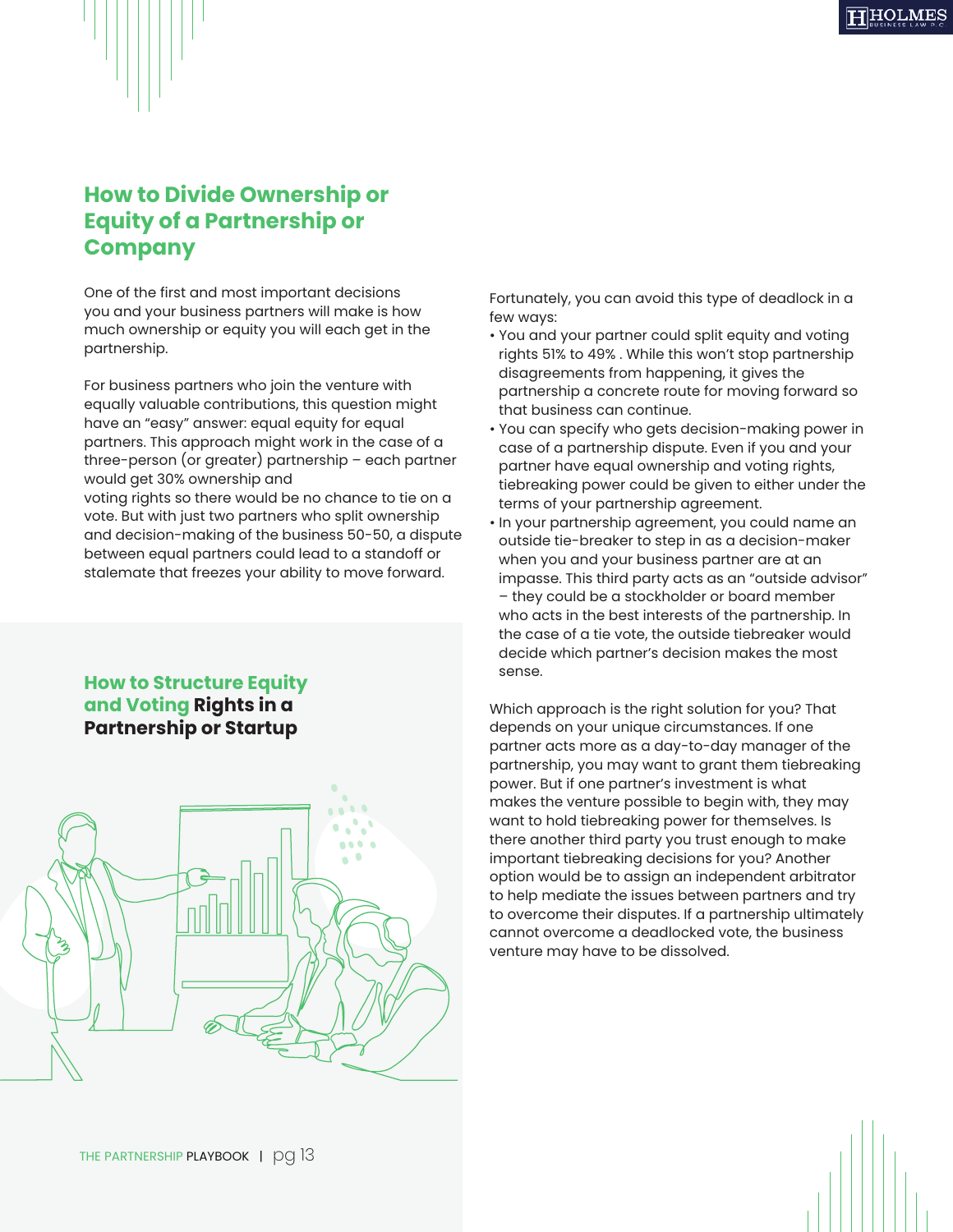#### **Financial Investment Versus Expertise or Innovation**

Part of putting together a business partnership is determining whose contributions are the most valuable. You want to make this decision early on, before the business starts gaining value. In many cases, a partnership's equity is based on their capital contribution. But expertise and innovation also bring a lot of value to a business partnership. For example, if one partner holds the patent for a company's product, the business would likely not be able to function without it.

Another partner's valuable contribution could involve hours of work (i.e., "sweat equity"). Whatever the ownership equation you and your partners ultimately end up with, you should clearly lay out the terms early on and explain the reasoning behind your partnership's equity structure. That includes identifying exactly what each partner will be contributing to the venture and what type of authority they will have in managing the partnership. These critical early decisions will determine decision-making powers as well as profit distribution for partners.



#### **Business Partnership Voting Rights and Voting Issues**

Business partnerships can have general partners and limited partners . General partners tend to have greater decision-making power because they take on the risk of unlimited personal and collective liability for the partnership. In comparison, limited partners have limited voting rights and limited liability based on the amount they've invested into the partnership.

In addition to enhanced voting rights, general partners also tend to hold more of the partnership equity and get more of the profits when the partnership performs well. Your partnership agreement should specify exactly what each partner is responsible for and which issues they have the power to vote on. For example, limited partners may not have the right to vote on managerial issues. But a limited partner who manages a restaurant may have the right to vote on menu and staffing decisions. The terms of your partnership agreement should reflect the unique needs and realities of your business and its operations.

Your partnership agreement is your business partnership's most important document. It's the foundation upon which you build your entire venture. The more solid and sound your foundation, the better prepared you'll be to take on the trials and tribulations of business ownership.

A business partnership attorney can help you put together the right terms for your venture – by asking the right questions and presenting creative solutions. Call the Philadelphia offices of **Holmes Business Law**  at 215-482-0285 or **book a call** now to get started.

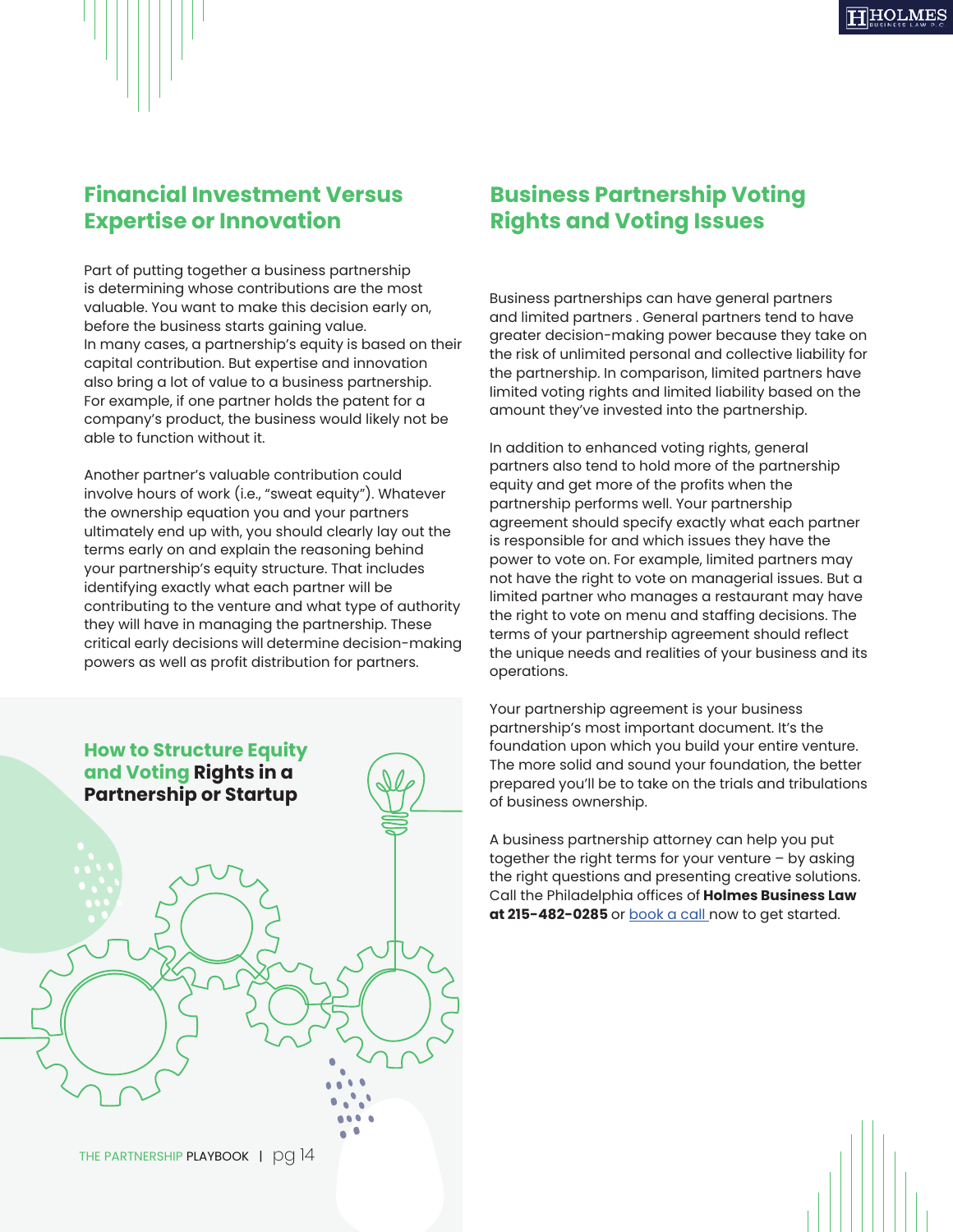

### **How to Handle Distributions, Allocations, and Profit/Loss Division in Partnerships**

If you're entering into a new business partnership, you should decide how you're going to split profits and losses between partners before you start making money. You don't want to find yourself fighting over debts after the fact. The best way to avoid partnership disputes over profits and losses is by planning their allotment in your partnership agreement.

Without a partnership agreement in place, equal partners assume profits and losses equally. This might work in some cases, but partners with absolutely equal power risk running into a decision-making stalemate that could derail their partnership.

Partnership profits and losses are often distributed based on capital contributions and management responsibility. General partners take on greater personal risks and are often rewarded with greater profits to reflect their precarious position, while limited partners are shielded from liability beyond whatever they've invested in the partnership.

Technically, your partnership's profit and debtsharing ratios could be whatever arbitrary numbers the partners agree upon  $-$  as long as you specify the terms in your partnership agreement. Your arrangement should reflect the investments made and risks taken by each partner in the venture so that nobody feels shortchanged when it comes to profit distributions. A qualified business attorney can help you weigh all of the relevant factors and come to a profit and debt-sharing agreement that sets up your partnership for success.

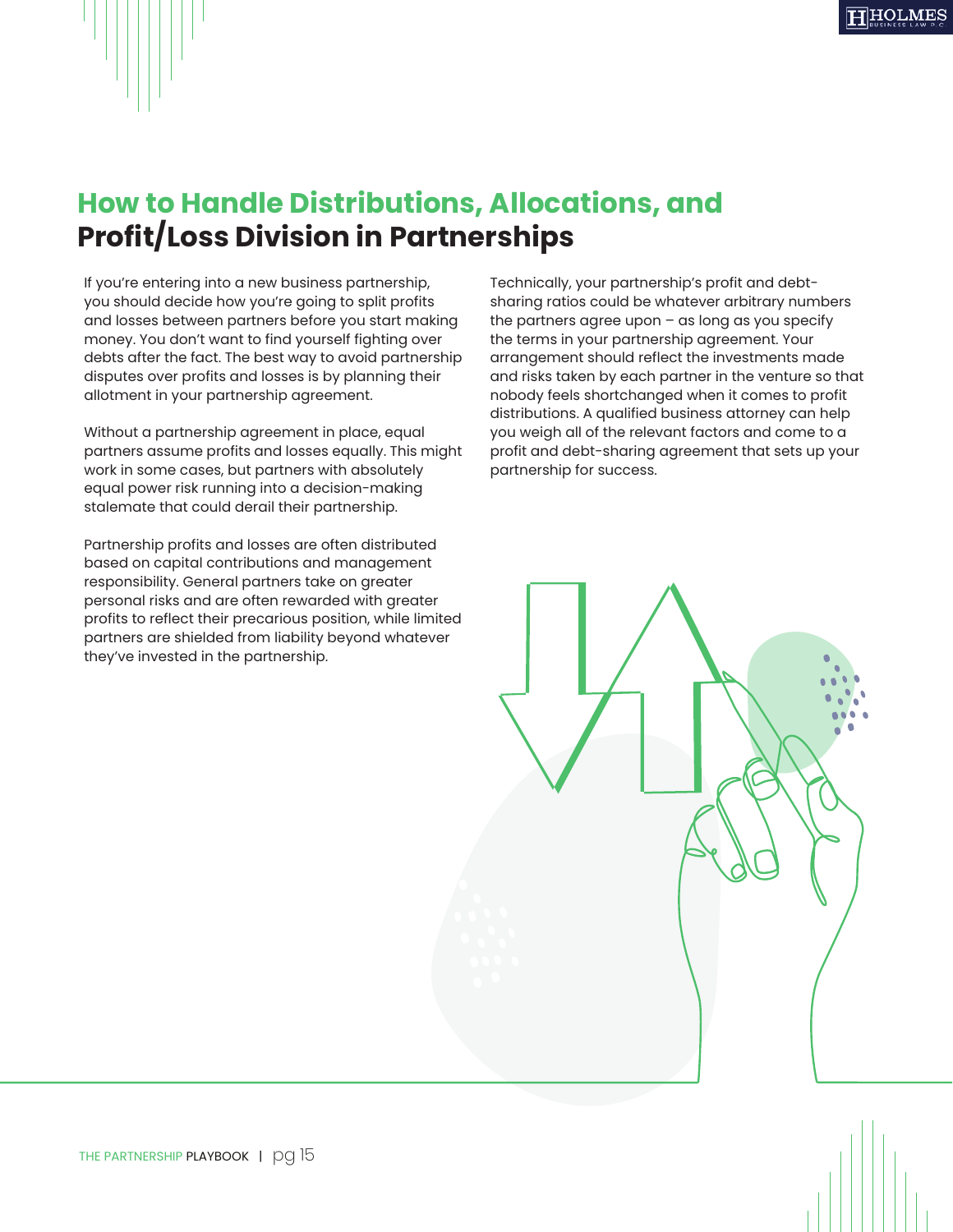

#### **How Can Partnership Profits and Losses Be Distributed?**

However you decide to divide your profits and losses, you should clearly lay out these terms early on in your partnership, ideally in your partnership agreement. Unless you specify otherwise, the law will generally divide profits and losses equally between equal partners.

Many factors can affect how a partnership splits its profits and losses. The amount each partner gets will depend first on whether they are a general or limited partner.

- General partners tend to take on more of the risks so they often get more of the profits. In the case of debts, general partners are personally liable for a partnership's losses. Also, general partners tend to be actively involved in managing the partnership's operations, contributing more time and effort than limited partners.
- Limited partners are only liable for the amount that they invest into the partnership. Unlike general partners, their personal assets are off limits to the partnership's creditors. Limited partners also tend to have less management responsibility. Compared to general partners, limited partners often get a smaller proportion of the partnership's profits. A partner's contribution to the partnership could take the form of:
- Money or capital Many partnerships are formed because one partner has the ideas but not the money necessary to see them through. In your partnership agreement, you could include terms for profits and losses to be divided based on the ratio of capital contributed by each partner over the course of that year. So the partner who contributes the greatest capital will get the greatest proportion of profits.
- Knowledge or resources While one partner may be contributing financially, another could bring valuable information or resources to the table. One partner's patent or copyright could be worth just as much as or more than a significant capital contribution.
- One partner's professional expertise could be critical to the success of the partnership, where the partnership would fail without their knowledge or industry connections. Your partnership agreement could split profits to reflect this value.
- Time and effort Even if one partner brings in a significant chunk of capital, another might spend dozens of hours every week to ensure the success of the partnership. They may act as the partnership's boots on the ground, making sure the business operates on a day-to-day basis as well as keeping on track to meet long-term goals. You can reward their time and effort by reflecting that value in the partnership's profit-sharing agreement. There is no one-size-fits-all approach to profit and loss sharing in business partnerships, which is why templates you might find online will often fall short. The arrangement you and your partners agree upon should depend on the unique circumstances of your partnership.

#### **How to Handle Distributions, Allocations, and Profit/Loss Division in Partnerships**

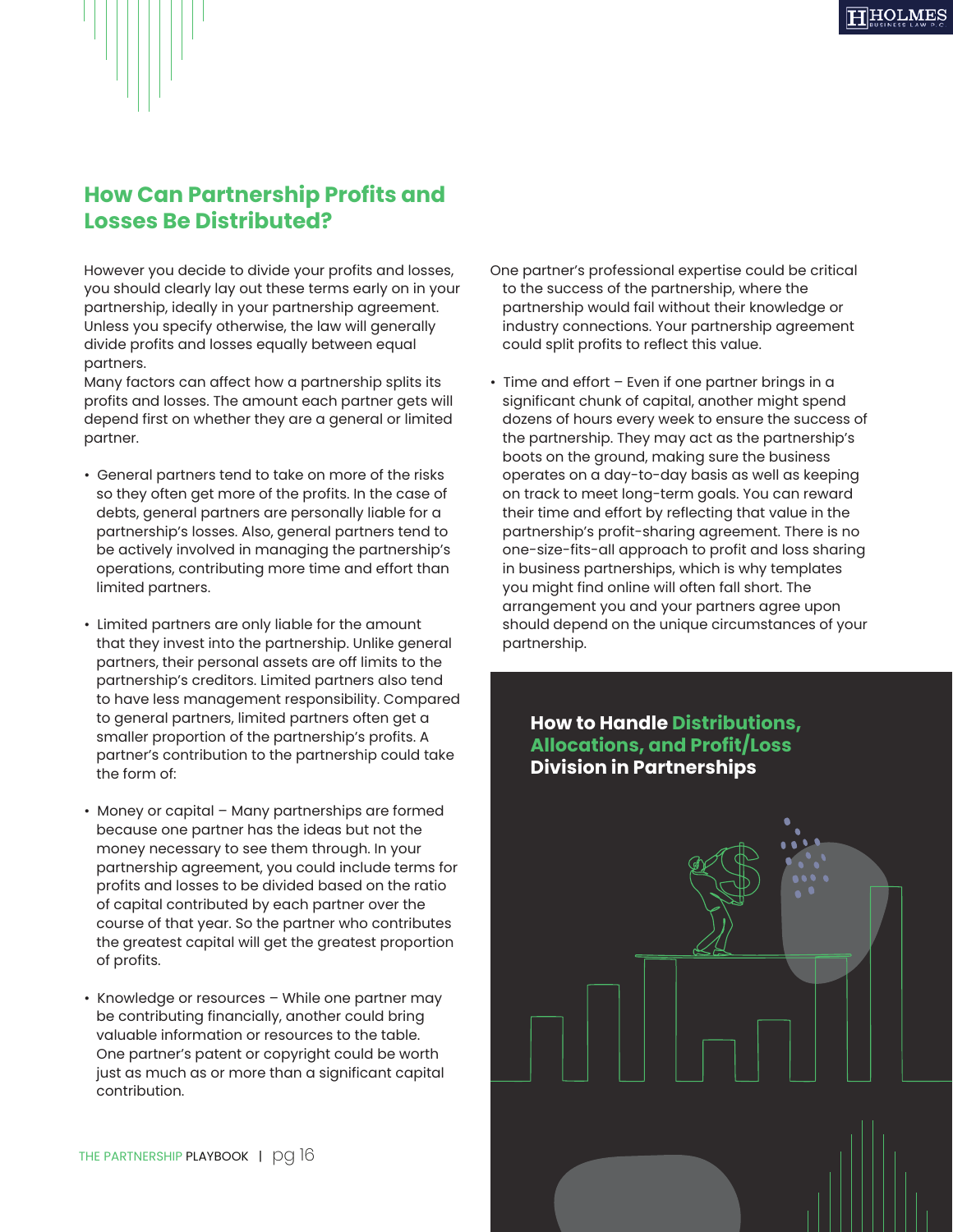

#### **Examples of Profit and Loss Distribution in Partnerships**

Your loss distribution and profit-sharing agreements make up two important parts of your partnership agreement . Ultimately, your partnership agreement should show a full picture of your business arrangement: the number of total partners, the responsibilities and contributions of each partner, and the liabilities each partner takes on.

Some common examples of profit-loss sharing scenarios may look like:

- Partner A and Partner B each contribute \$100,000 in forming a business partnership. Partner A manages all of the day-to-day operations while Partner B is a silent backer. Because Partner A has greater responsibilities, their partnership agreement states that they will share losses equally but Partner A will receive 80% of the profits.
- Partner A contributes \$200,000 while Partner B contributes \$100,000 to their new partnership. Both are equally responsible for managing the partnership's day-to-day operations. Their partnership agreement states that profits and losses will be divided in proportion to the amount in each partner's capital account on the last day of the year.
- Partner A contributes \$200,000 while Partner B contributes \$100,000. Partner A is responsible for day-to-day operations while Partner B handles upper-level management. Their partnership agreement states that Partner A will take on 70% of the profits and losses based both on their greater capital contribution and because their responsibilities require a greater amount of time and effort compared to Partner B.

The hypotheticals can go on and on. If your partnership receives contributions beyond cash capital, you may have to bring in expert appraisers to properly determine what they're worth. You may need appraisers for real estate, office space, patents, trademarks, copyrights, office equipment, machinery, or other technologies that partners bring to the table.

THE PARTNERSHIP PLAYBOOK | pg 17

You can also revisit your profit-sharing and losssharing agreements as your partnership grows. You can always update these agreements to reflect changes in your business. The best approach is to come up with a profit and loss distribution model that makes sense to you . It's best to do this early on in your partnership, ideally with the help of a business attorney who has experience evaluating partnership contributions. Call the Philadelphia area offices of **Holmes Business Law at 215-482-0285** or [book a call](https://calendly.com/info-641/15min)  now to get started.

#### **How to Handle Distributions, Allocations, and Profit/Loss Division in Partnerships**

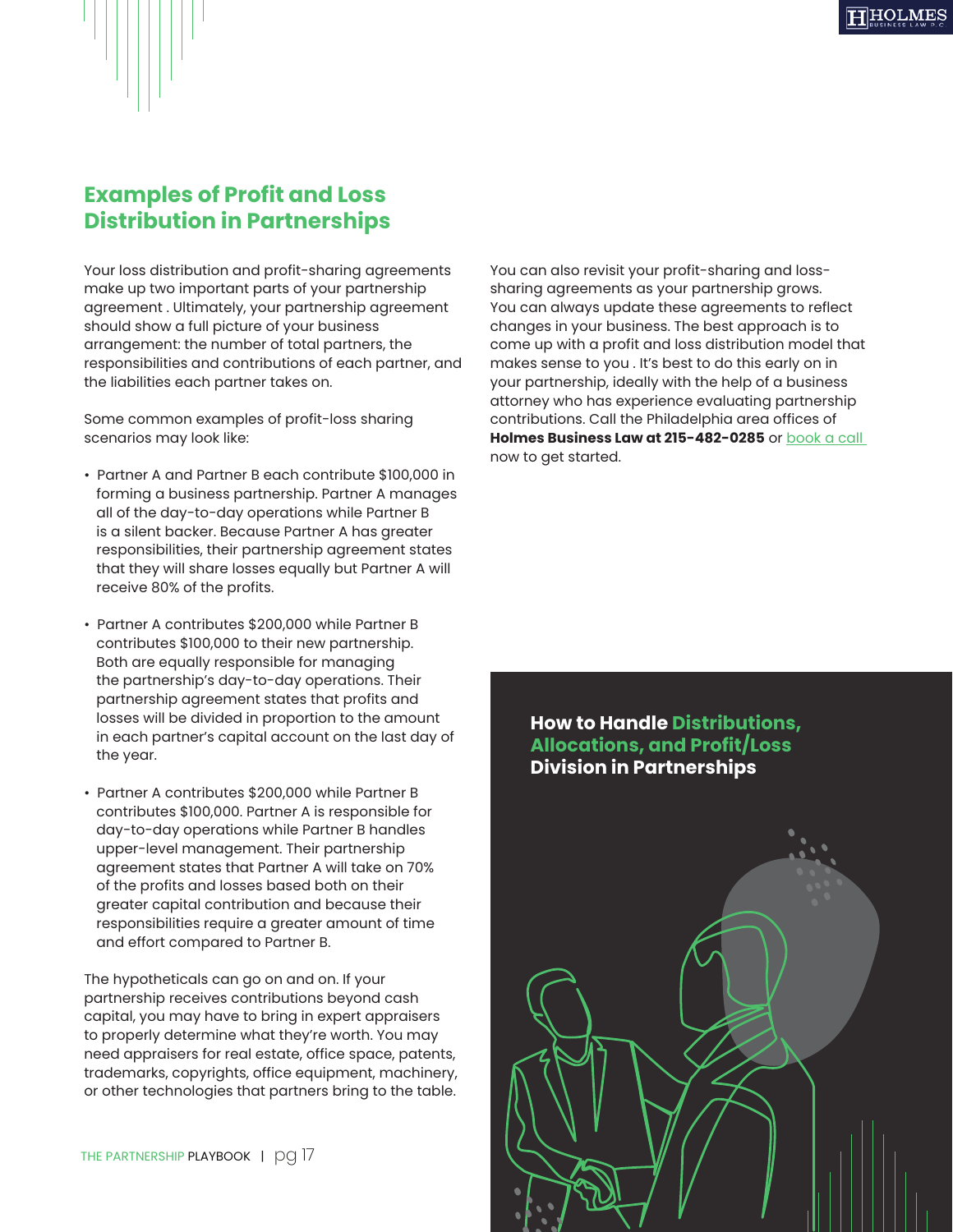

## **How to Manage Business Partners and Resolve Partnership Disputes**

No matter how well matched you are with your business partner, disagreements and conflicts are inevitable. But conflict does not have to derail your partnership.

By preparing and setting up conflict resolution tools ahead of time, you and your partners can better weather the storms that come with the wild ride that is business ownership. It's great when business partners share the same values and have a track record of working well together. But circumstances change all the time, especially in a COVID-19 world – which can put pressure on even the strongest business relationship. Or you and your partner may be working together for the first time, still figuring out each other's communication styles. Either way, you can take certain steps to better position your partnership for success.

### **How Do You Avoid Partnership Disputes?**



Not all conflicts are inevitable. Some can be avoided with the right planning and foresight. By minimizing avoidable conflicts, your business partnership can operate smoothly with fewer bumps, especially when you're first getting started. The conflict resolution frameworks you put into place early on could end up saving your joint venture down the line.

#### **Give Clear Decision-Making Power**

If you plan to enter into an equal partnership with one other partner, you might figure that a 50-50 split of decision-making power makes the most sense.

But a 50-50 split between two partners sets you up for a potential gridlock – a 1-vs-1 stalemate when you disagree. If you both refuse to compromise, your partnership may be unable to move forward in any way and you may have to dissolve your venture.

To avoid this stalemate, you should decide early on who will get ultimate decision-making power in the case of a disagreement. This could mean that you choose a 51-49 split between partners instead. Or you could choose a "designated decider" third party to break any stalemates – this could be a trusted business attorney or another stakeholder in the company.

#### **Create a Robust Partnership Operating Agreement**

Your **partnership operating agreement** is the single most important document when it comes to setting up your business for success. You may be excited to get started on your partnership and hit the ground running, but taking the time to properly consider and establish your partnership terms first could save you untold headaches down the road. Some of the most important terms in your partnership agreement involve:

- **Establishing the purpose of your partnership.** What products or services will you be selling? What actions will you need to take to make your vision come true?
- **Deciding what governing law will apply.** In the case of a dispute, which state laws should determine the outcome? Which courts would you prefer to hear your case?
- **Detailing each partner's ownership, responsibilities, decisionmaking authority**, and partnership contributions, such as capital, expertise, assets, or time.
- **Determining how profits and losses will be divided among partners.** Make sure everyone is on the same page when it comes to what they'll be earning and what liabilities they can expect to take on for the partnership.

Managing expectations is key when it comes to minimizing unnecessary conflict. Your partnership agreement should reflect your vision and keep your venture on track.

You could also include a mission or values statement along with your partnership agreement, where you set out the culture, growth philosophy, and commitments of your venture.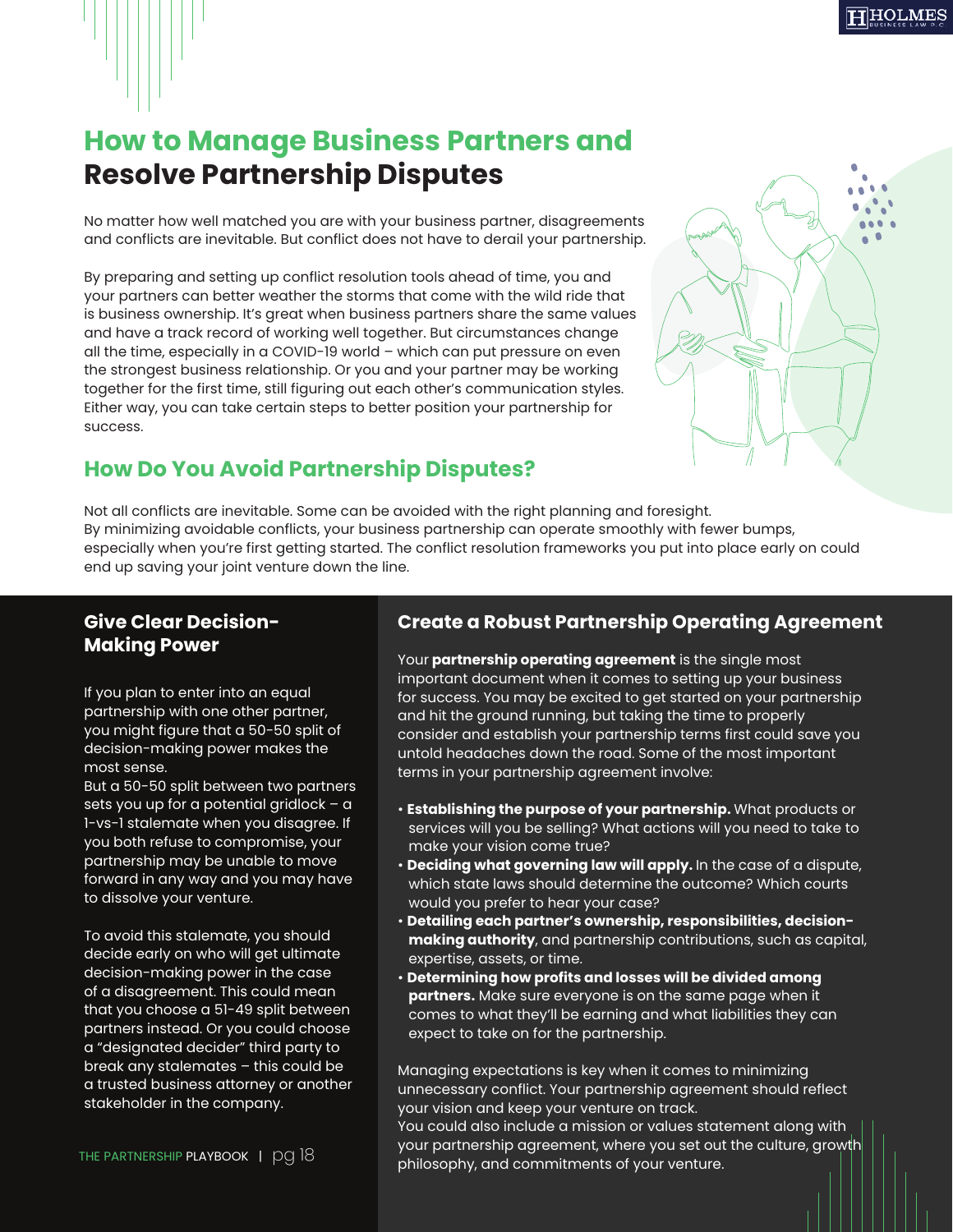

#### **Meet Your Partner(s) in the Middle**

Every partnership is unique. Consider how you and your partner complement each other. Cater to each partner's strengths whenever possible and recognize your weaknesses.

Transparency is critical when it comes to the success of your partnership. You and your business partners must be able to communicate honestly and effectively with one another.

Problems often arise when communication breaks down, so one solution could be to schedule a regular meeting where partners can freely communicate their concerns. You could even detail a mediation plan in your operating agreement that gives you a path forward when conflicts arise.

#### **Bring a Professional Into the Relationship**

Despite the professional nature of business, partnerships can get extremely personal. Bringing in an objective third party such as a business attorney can be a gamechanging source of support, helping partners anticipate and resolve difficult issues before they become problems.

When you're in the thick of starting your business partnership, the bigger picture is often hard to see. A business lawyer can help you focus on your goals with effective strategies catered to your partnership's unique needs. An objective professional can also make sure each partner's needs and expectations are met when they might otherwise get overlooked.

#### **How Do Business Partners Resolve Conflict?**

Conflict does not have to tear apart your partnership. The strongest partnerships aren't free of all conflict – rather, they can successfully work through conflict to keep moving forward.

#### **Address Disputes Early On**

When needs don't get addressed, they can fester into resentment. Have a conflict resolution procedure in place to help partners bring up any issues before they get worse. Hopefully, you and your partners have a regular meeting where you check in with each other. If you don't, you should bring up any issues with your business partners as soon as they arise.

This is where a third-party professional can really help grease the wheels of communication.

#### **Partnership Mediation**

Mediation involves bringing in a neutral third party who acts as an intermediary between two disputing partners. Business mediators are trained in communication, negotiation, and conflict-resolution techniques. Mediation is a great alternative to litigation – going to court to resolve a partnership dispute can get complicated and expensive. When you choose mediation over litigation, you and your partner negotiate the resolution instead of a judge deciding the outcome of your dispute.

Business partnership disputes are bound to happen. When they do, you should keep your partnership's ultimate goals in mind. Ideally, you and your partner can come to a resolution amicably and effectively. The more prepared you are for the possibility of a dispute, the better chance you'll have at resolving the issue and continuing your venture's growth. Call the Philadelphia area offices of Holmes Business Law at **215-482-0285** or [book a call now](https://calendly.com/info-641/15min) to prepare your partnership for success.

#### **How to Handle Distributions, Allocations, and Profit/Loss Division in Partnerships**

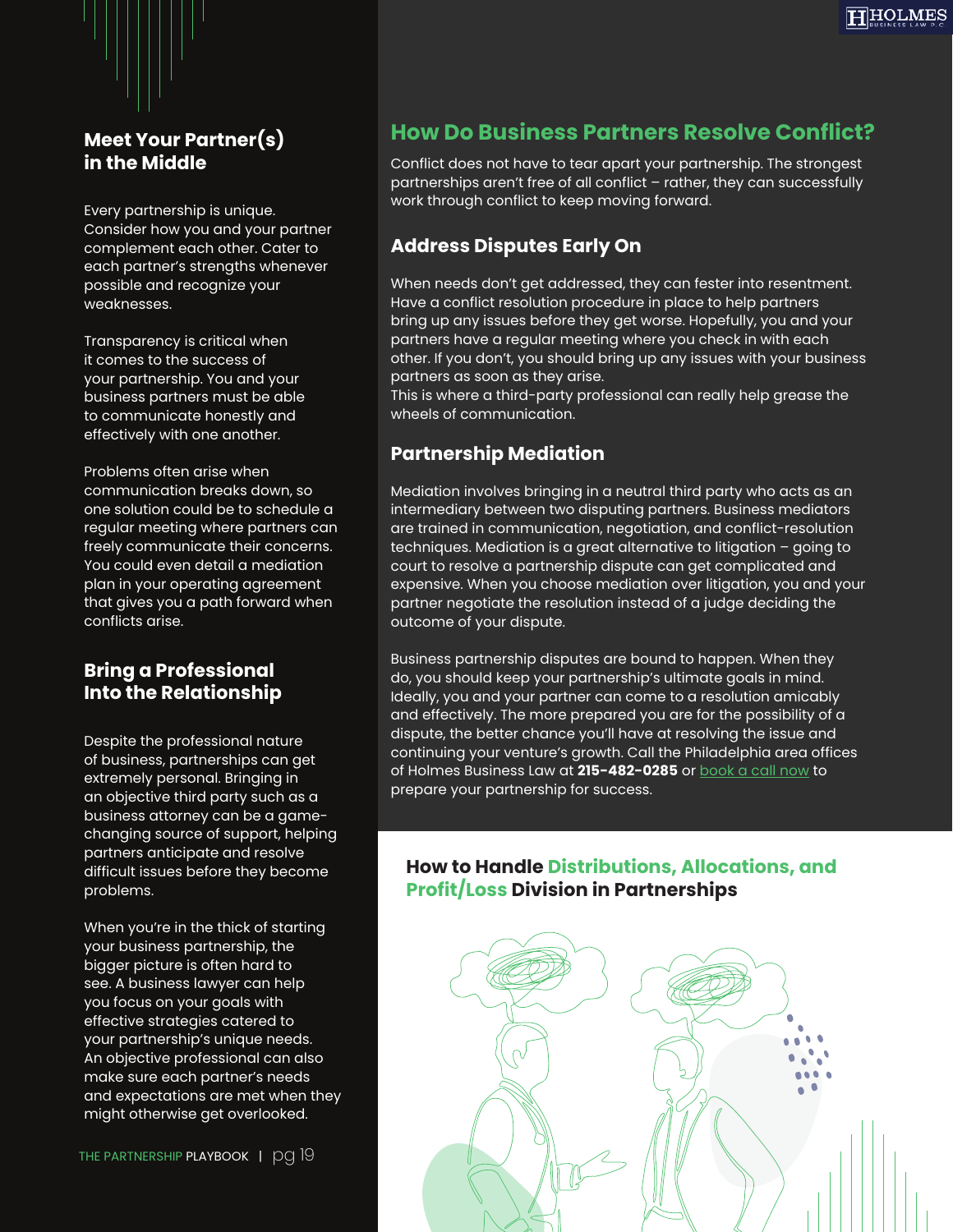## **How to Handle Critical Developments in Your Business Partnership**

Imagine this scenario: your business partnership is off to a great start. You and your partner get along and work well together. Your vision is aligned and you've knocked a few business goals out of the park already. And then one of you falls ill, or your partner has to move away, or another company offers to buy you out. What do you do?

We all know what happens to best-laid plans. Sometimes reality doesn't work out as imagined, no matter how strong your vision and will. Nobody goes into a business partnership expecting it to go badly – hopefully, you're excited and optimistic about your venture.

While you can't anticipate everything that could possibly go wrong, you can cover the most common contingencies with a little bit of planning. Thinking about worst-case scenarios isn't pleasant but it can actually save your business partnership in case of any unexpected turns. You can start planning

for the unexpected in your business partnership agreement. But even if you don't prepare for the unexpected ahead of time, you can successfully work through many of these situations with a partnership agreement modification.

Depending on how well you and your business partner communicate, you could move forward with a partnership modification through mediation with a neutral third party or negotiation where you and your partner are each represented by legal counsel. Creating a strong foundation in your partnership agreement will help you weather any storms that come your way. It's important to get a personalized approach to your partnership since no two businesses face the same issues and risks. This is why templates often don't work. A business attorney can look out for you and help protect you from these curveballs.

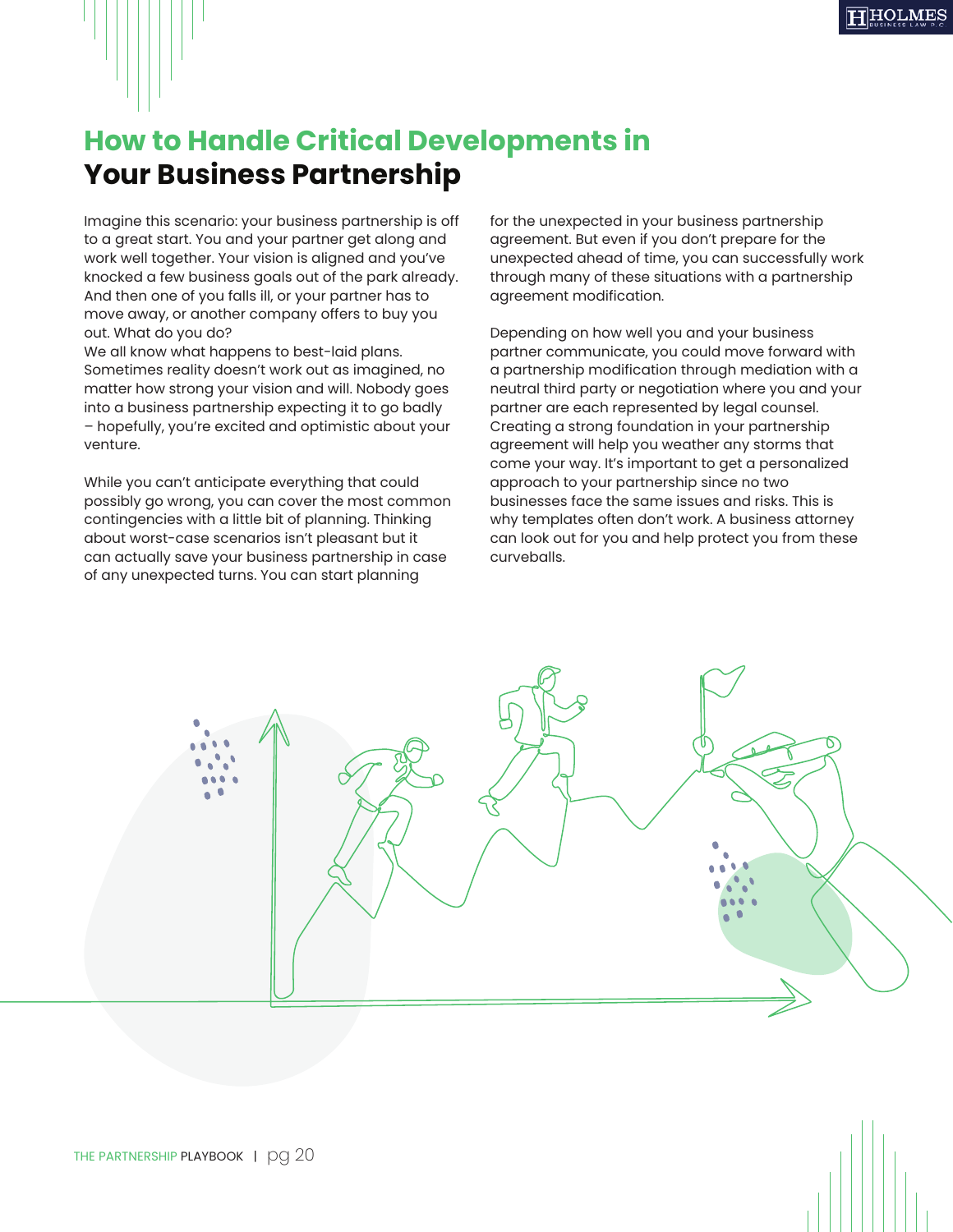

### **Handling Critical Partnership Developments**

A business partnership is first and foremost a human endeavor. Business partners often act as driving forces, pouring their passion, efforts, capital, and time into the venture. So when a partner's circumstances change, that can dramatically affect your business. A strong partnership agreement will act as a guide for how to handle these situations.

In the absence of guidance from your partnership agreement, you and your business partner can sit down to negotiate new terms for how to move forward. Partners must be in unanimous agreement when making changes to the terms of their partnership.

• **If a business partner gets sick or moves away**, they may not be able to contribute to your partnership the same way that they have up to that point. A managing partner may become unable to carry out the day-to-day management of business operations. You may have to find another business partner or step up your own efforts to keep up. If the partner had a lot of authority and decision-making power before, they may be better off playing a more minor role as a limited partner moving forward.

In many partnerships, profit distribution is based on each partner's contribution to the venture. So when that contribution changes, you'll want to change the way profits are divided as well.

• **A business partner may pass away** or decide to withdraw from the partnership for whatever reason. Your partnership agreement should outline the procedures you'll take in these circumstances. How much notice does a partner have to give before voluntarily withdrawing from the partnership? Do the remaining partners get a right of first refusal to buy the withdrawing partner's share of the company? Will the partnership dissolve if a partner leaves or passes away? If so, what will happen to the business and its assets?

Similar complications may arise when your business partner is another company. Planning ahead of time can save you a lot of grief in these situations.

- **A business may run into production** or supply chain issues. Nowadays the economy is more volatile than ever. What happens if a partner is unable to deliver on the terms of the partnership? Does the partnership dissolve? Can the partnership find another partner or supplier? What would this process look like?
- **What happens if a business partner** goes bankrupt? This will affect your joint assets and debts, especially if the partner

is a general partner. It's absolutely critical that you properly strategize the structure of your partnership in your initial agreement. If your partner's assets get frozen, that could affect the operation of your business.

• **What about bringing on new partners?** You can plan ahead for when your business grows and expands by specifying how new partners would be onboarded in the future. After all, as your operation grows, it's common to need greater resources.

Ideally, you and your business partners are on good enough terms to sit across from each other in a mediation or negotiation. But in some cases, communication between partners could break down. This could happen over time or after a single inciting incident. If you're unable to come to a unanimous agreement to amend your partnership, you may have to halt operations, dissolve the partnership, and litigate the division of assets and debts.

#### **How to Handle Critical Developments in Your Business Partnership**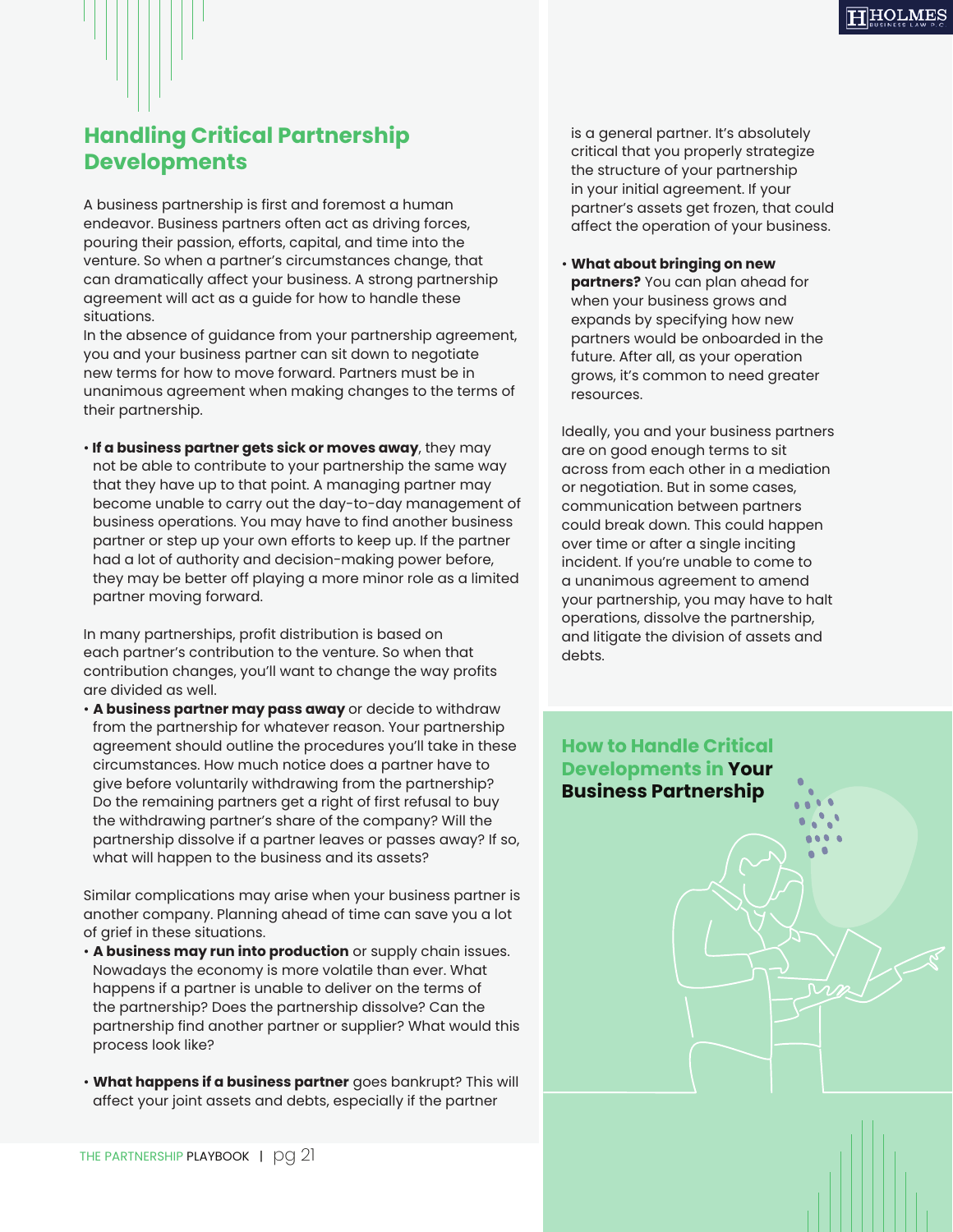### **How to Handle Sales Offers for Your Partnership**

A business partnership could be sold in full with the unanimous consent of all partners or in part, where a single partner sells only their share of the partnership. Again, it helps to anticipate the sales process in your partnership agreement before any offers come in. By following your previously agreed-upon terms, you and your partners have a solid idea of what to expect. This can help the sales process go much more smoothly.

When presented with a sales offer for your business, you must usually meet with all the partners in order to vote on how to proceed. The rules around this process will change based on your partnership terms and which state laws apply. So a Pennsylvania business sale will operate under different rules compared to New Jersey or Delaware.

You will have to decide which assets will be sold and how debts will be handled in the sale. In addition, you will have to consult with a business advisor and appraiser to get an accurate idea of how much your operation is worth. Your business lawyer can help by referring you to the appropriate experts, negotiating for you, and protecting your interests in the sale. Call the Philadelphia offices of Holmes Business Law at 215-482-0285 or book a call now to get started on your partnership modification or sale.

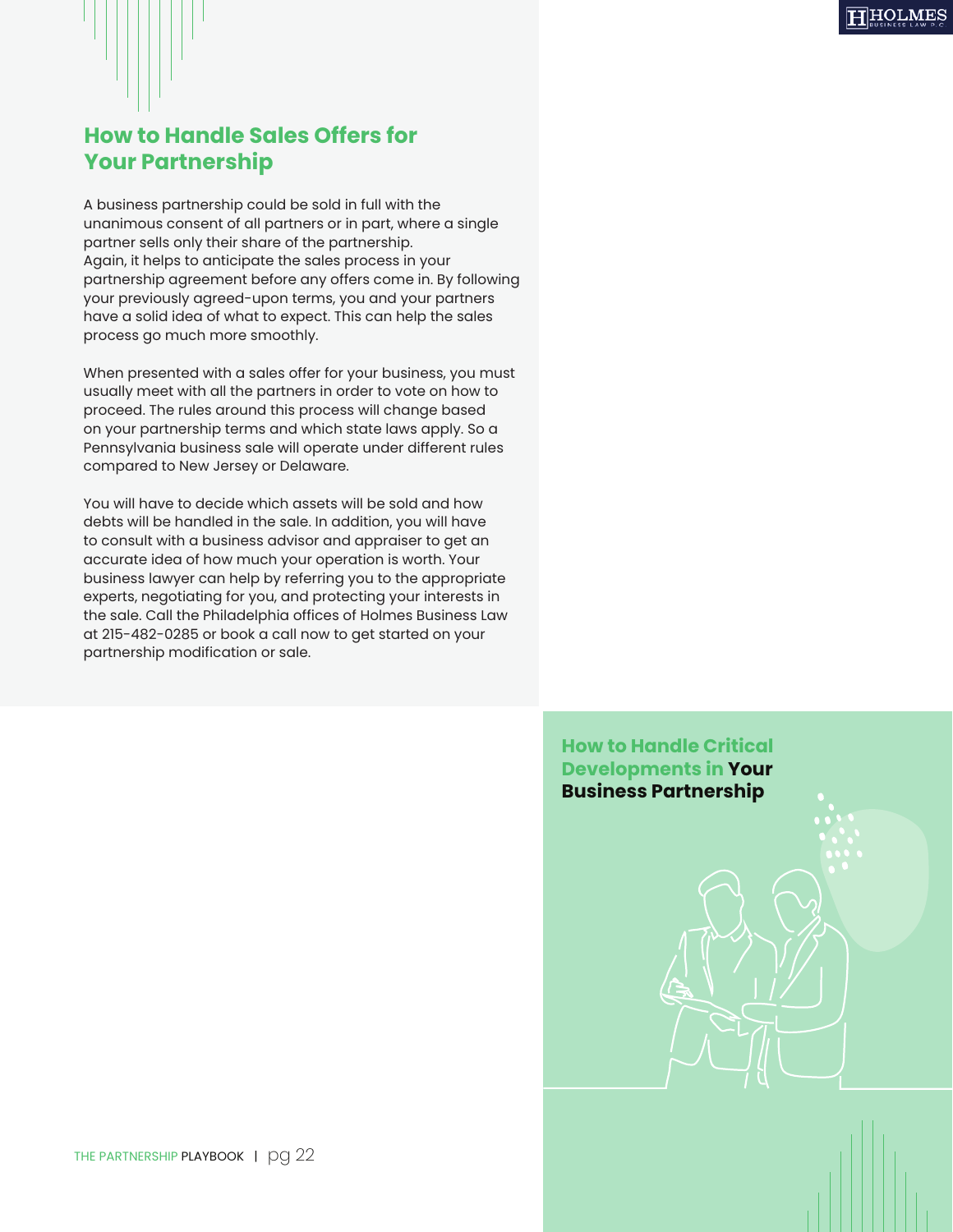## **How to Dissolve a Business Partnership**

Dissolving a business partnership isn't an easy decision to make. But sometimes closing your business is the only decision or the right decision in the circumstances. Dissolution can also happen automatically if an equal partner who owns 50% of the partnership decides to leave.

Whatever the case may be, the best approach to a partnership dissolution involves several steps of careful thought and planning. The last thing you want is to dissolve your partnership only to discover loose ends months or years after you've moved on.

Closure is important – and it's critical to close out your partnership properly. Not just to avoid liabilities, fines, or taxes down the line, but also to know where you stand in the end.



#### **What Happens After a Partnership Dissolution?**

Dissolving a partnership involves terminating the business relationship and splitting any remaining assets, debts, and profits between the partners. Unofficially terminating a partnership is different than officially dissolving it under the eyes of the law. When you start a partnership, you essentially create a new legal entity based on the terms of your partnership agreement . Even if you and your partner stop working together, you must still take the proper steps to "wind down" this legal entity.

So how do you go about dissolving your business in the right way? Below is a summary of what you can expect, but you should speak with a business attorney about the details of your case. Every partnership is different and deserves a tailored approach.

#### **1. Look to Your Partnership Agreement**

Ideally, you and your business partners put some time and thought into determining the terms of your partnership agreement before you started your venture. Although partnership agreements are not required by law, setting out expectations and guidelines for various situations ahead of time can help smooth out the process when complications inevitably come up.

Your partnership agreement may specify how to split assets and debts in case of dissolution. If so, you've got a clear blueprint to follow, although it may not cover everything. But if your partnership agreement is silent on how to handle the dissolution, your state's laws

will apply. The legal procedures and requirements will change based on whether you filed your partnership in Pennsylvania, New Jersey, Delaware, or another state.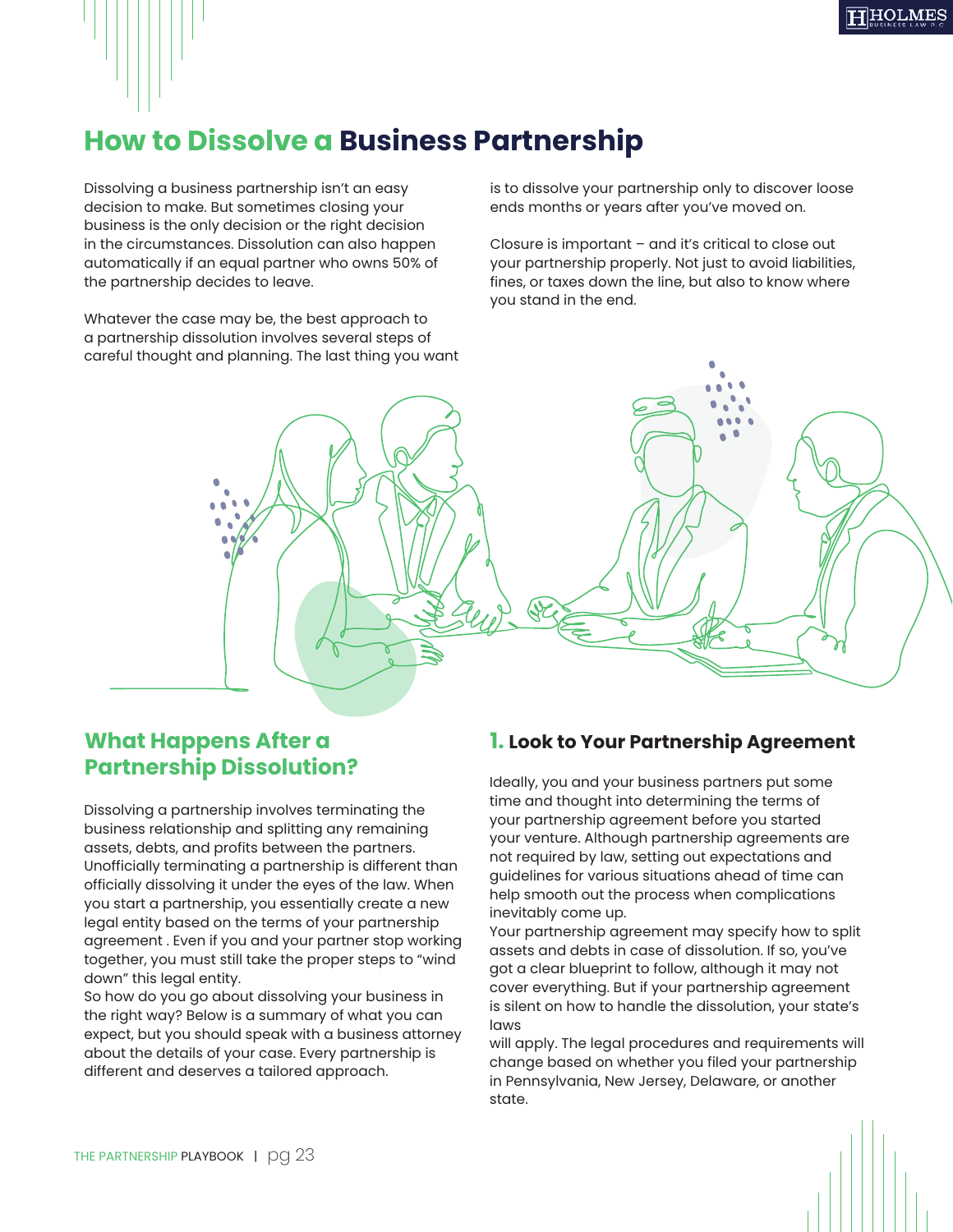

#### **2. Discuss and Put Dissolution to a Partnership Vote**

Many partnership agreements require partners to vote before dissolving the partnership. The majority or all of the partners may have to agree before the partnership can be dissolved.

What if you have just two partners who split the partnership equally? By default, if either partner withdraws from the business, that dissolves the partnership. But your partnership agreement may allow the remaining partner to buy out the other in order to continue doing business.

**Pro Tip:** These types of situations are why 50/50 equal partnerships are not necessarily the best option. When you're on totally equal footing with your partner, it's easier to get into stalemates that could derail your partnership. By splitting the partnership 51/49, you can choose who gets the ultimate decision-making power to move forward.

#### **What if not all partners agree to the dissolution?**

If not enough partners agree to dissolve the partnership, your agreement may give the remaining partners the option to buy out the partners who wish to leave. If you're unable to agree on a buyout price, you could bring in a mediator or file for court-ordered dissolution.

Going to court is usually a last resort because the process can be costly and time-consuming. But you may have no other choice if you and your partners are unable to resolve the situation.

#### **3. File Your Partnership Dissolution Papers and Notify Others**

Shortly after you make the decision to dissolve your partnership, you should file the proper paperwork with the state and alert all of your customers, creditors, contractors, employees, vendors, and suppliers. Make sure to cancel any business licenses and permits with the appropriate government departments and notify state agencies when necessary.

Leaving any loose ends could open you to further complications in the future. It's best to be proactive in addressing all of these details before they become a problem. A business attorney can help your partnership stay in compliance even in dissolution.

THE PARTNERSHIP PLAYBOOK | pg 24

#### **4. Pay Outstanding Debts and Distribute Remaining Assets**

This is bound to be the greatest focus of any partnership dissolution. Who pays the partnership's outstanding debts? How do the remaining profits and assets get distributed?

In a best-case scenario, you and your partners hashed out these details in your partnership agreement. But you may have taken on new debts or bought assets that weren't included in the original terms of your partnership. You'll have to take a full account of your partnership's

finances in order to determine how to handle these outstanding balances. If you cannot split an asset between partners (for example, real estate), you may have to liquidate the asset by selling the property and splitting the proceeds. If the partnership cannot pay its debts, the financial responsibility will fall on the partners based on the terms of the partnership agreement – or state laws, if no agreement exists.

- **Limited partners** are usually not personally responsible for partnership debts. But they also tend to get less of the profits and assets.
- **General partners** are usually exposed to personal liability. That means creditors can go after the personal assets of general partners in order to pay the debts of the partnership. Because they take on a greater share of the risk, general partners tend to get a greater share of the partnership's profits and assets.

Unless your partnership agreement says otherwise, profits and assets are often distributed based on how much each partner invested in the partnership. After each partner's capital contributions are covered, the remainder can be distributed based on their ownership share.